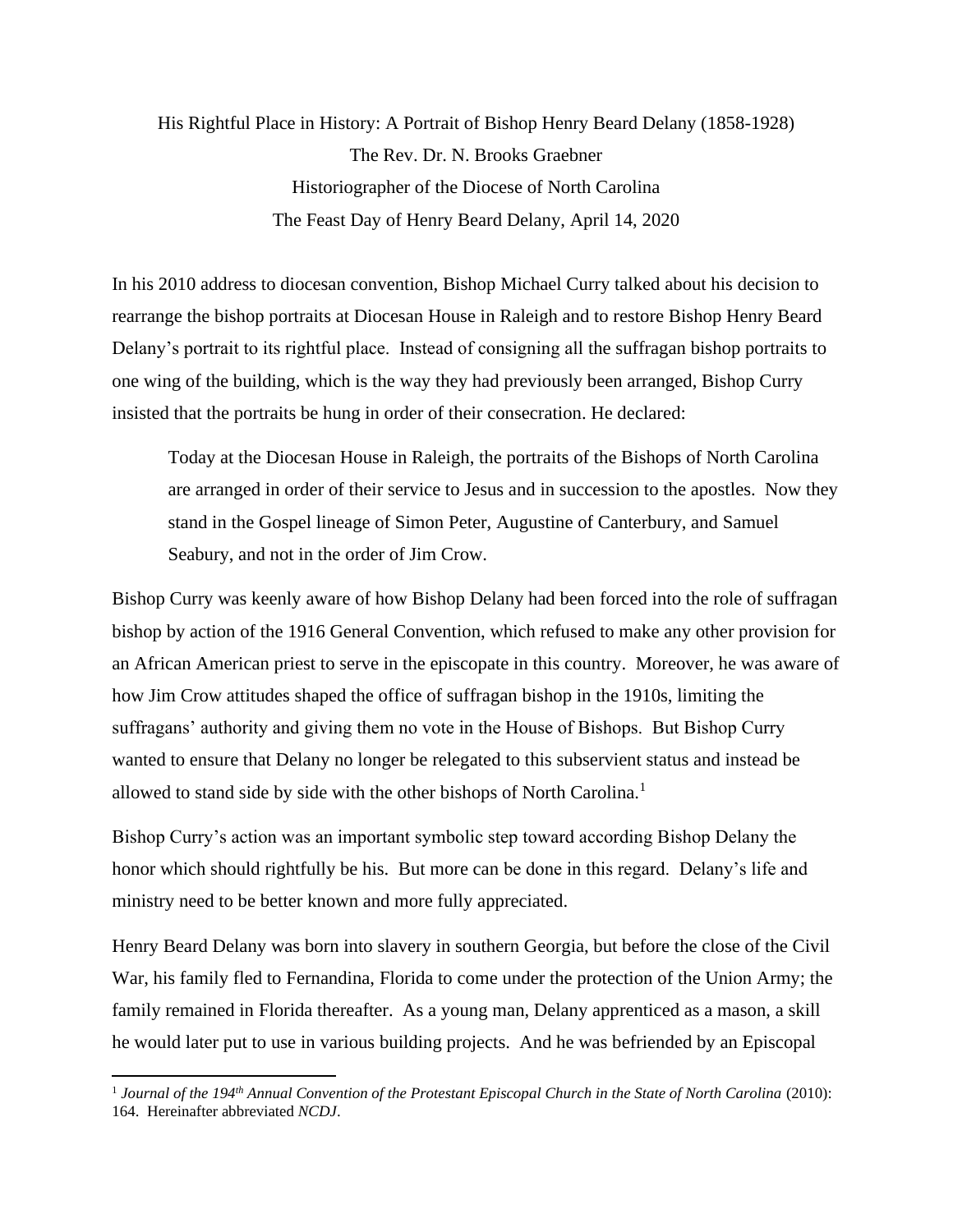priest, Owen P. Thackara, who paid Delany's way to attend St. Augustine's School in Raleigh, NC.

Delany enrolled at St. Augustine's in 1881, graduating in 1885. Upon graduation, he was immediately offered a position at the school as the vocal music instructor, while he continued his studies in the theology department and prepared for Holy Orders. Within a year, he was given charge of the School's primary (preparatory) department as well. In 1886, Delany married Nanny Logan, herself a graduate of St. Augustine's and valedictorian of her class. Starting in 1888, Nanny Logan Delany was named Matron (a position somewhat akin to being Dean of Women), and so both the Delanys were employed at St. Augustine's. Nanny Logan Delany would later become the cooking instructor in addition to her other duties.

Upon completion of his theological studies in 1889, Delany was ordained to the diaconate, and he was made an instructor in the normal (that is, teacher training) curriculum, a faculty position he would continue to hold throughout his tenure at St. Augustine's. Over the course of the next decade, Delany was given the additional responsibilities of Chaplain and Vice-Principal, overseeing the administration of the school in the Principal's absence. Moreover, he put his early training as a mason to use on various campus construction projects, including the School Chapel and the St. Agnes Hospital. Clearly Delany made an invaluable place for himself at St. Augustine's School.<sup>2</sup>

But Delany's work in the 1890s extended well beyond St. Augustine's. Ordained a priest in 1892, Delany was asked by the Archdeacon then overseeing diocesan ministry among African-Americans, the Ven. William Walker, to take charge of work in both Warrenton and Louisburg, committing one Sunday a month to each.

In Warrenton, Delany was nurturing a well-established black Episcopal community that dated back to the antebellum period. Warrenton was home to the first black Episcopal priest to ever attend one of the church's seminaries, the Rev. William Alston, who graduated from Bexley Hall

2

<sup>&</sup>lt;sup>2</sup> Annual Catalogue of St. Augustine's Normal School and Collegiate Institute (Raleigh, 1882-1899). Published digitally by the North Carolina Digital Heritage Center (Wilson Library, Chapel Hill). Brien Laing, "Henry Beard Delany and Emma Beard Delaney: Two African-Americans who rose from the obscurity of an enslaved family to achieve distinguished success in their individual lives" (Ph.D. project, Union Institute Graduate College, Amelia Island, Florida, 2002) 17; 77-87. Sarah and A. Elizabeth Delany with Amy Hill Hearth, *Having Our Say: The Delany Sisters' First 100 Years* (New York: Kondasha International, 1993) 23-27.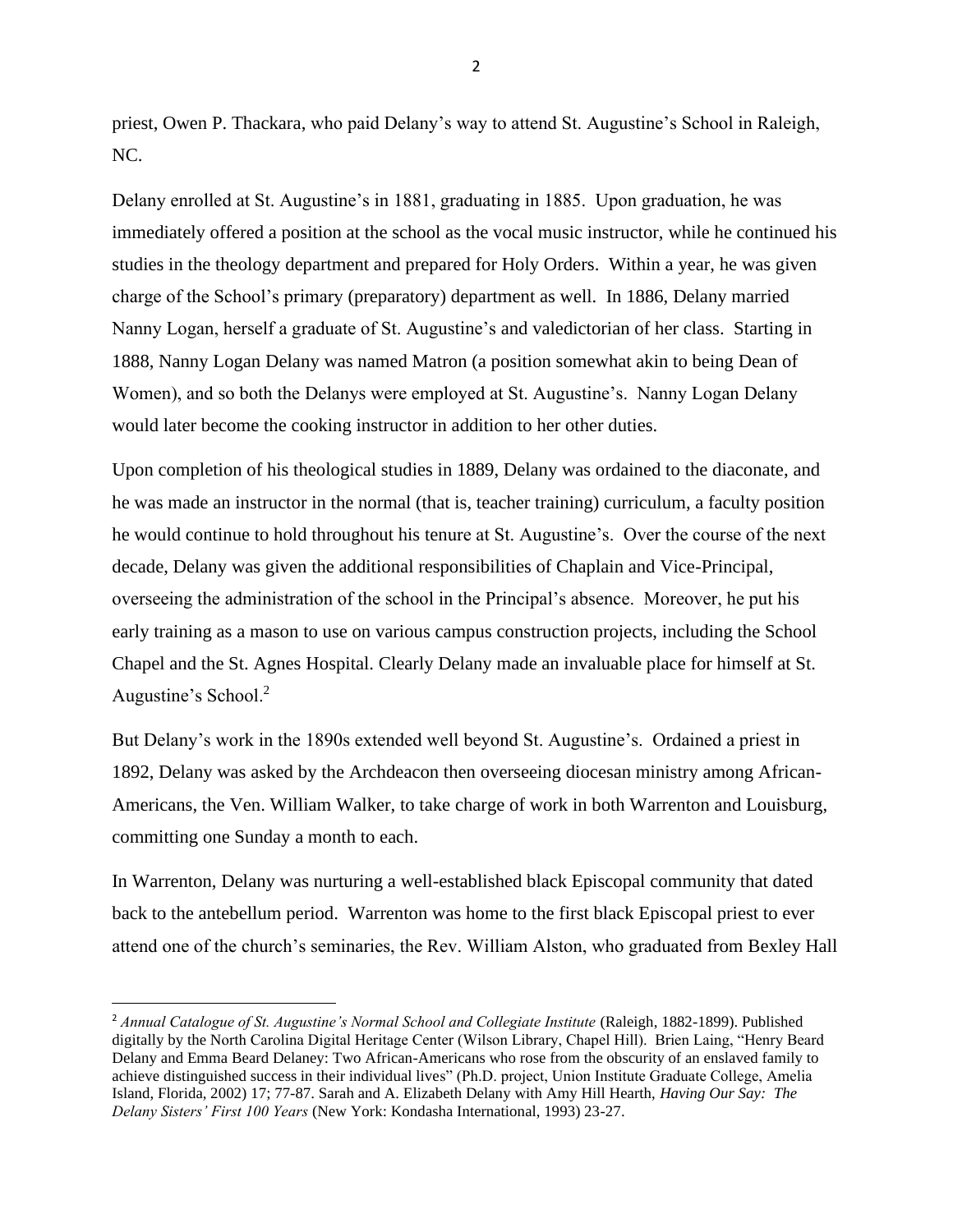before the Civil War and went on to serve at both St. Thomas', Philadelphia, and St. Philip's, New York. Warrenton was also home to Caroline Bragg (1804-1890), who moved to Petersburg, Virginia and helped to found the black Episcopal church there, St. Stephen's. Two of Caroline Bragg's grandsons, both born in Warrenton, would become notable priests of the Church: The Rev. George Freeman Bragg (1863-1940) and the Rev. Thomas White Cain (d. 1900). Prior to 1893, blacks and whites both worshiped at Emmanuel Church in Warrenton, but in 1893, with the encouragement of Archdeacon Walker and the support provided by Delany, the black members of the congregation became a separate mission, All Saints', and soon thereafter launched a parochial school for the black community of Warrenton.<sup>3</sup>

In Louisburg, however, Delany did not have a nucleus of black Episcopalians upon which to draw. There was only one black communicant in the town, the aged former sexton of St. Paul's church.

After receiving this assignment, Delany spent December of 1892 and January of 1893 simply going from house to house in the black section of Louisburg, "visiting the sick and reading and praying with the aged of all denominations." In February, he secured the use of the Courthouse and held his first public service. In April, he baptized eight persons, and in May he presented diocesan Bishop Theodore B. Lyman with a confirmation class of twenty-two members. Delany then turned his attention to securing a church building and a school house, which he did in partnership with notable black publisher and politician, John H. Williamson. By the time Delany concluded his tenure in Louisburg in 1896, the black mission, now named St. Matthias', had a flourishing school with three teachers, a large congregation, and a communicant list of thirty-six persons. But Delany remained first and foremost a pastor, and throughout his years in Louisburg, he continued to make regular home visitations.<sup>4</sup>

In late 1896, Delany was given a new assignment. Diocesan Bishop Joseph Blount Cheshire, Lyman's successor, had been approached by a delegation from the Satterwhite community of northern Granville county, who asked the bishop to help organize a congregation there. He sent them Delany. This, too, was a new mission field. Yet within a few months, Delany reported he

3

<sup>3</sup> George Freeman Bragg, "North Carolina the Mother of Colored Church Work in Virginia," reprinted in *The Carolina Churchman* (August, 1914) 13; *NCDJ*, 77th (1893) 140, 148. Henry B. Delany, "All Saints' Mission, Warrenton, N.C.," *The Carolina Churchman* (February, 1912) 19.

<sup>4</sup> George C. Pollard, "St. Matthias Church, Louisburg, N.C.," *The Carolina Churchman* (February, 1912), 16.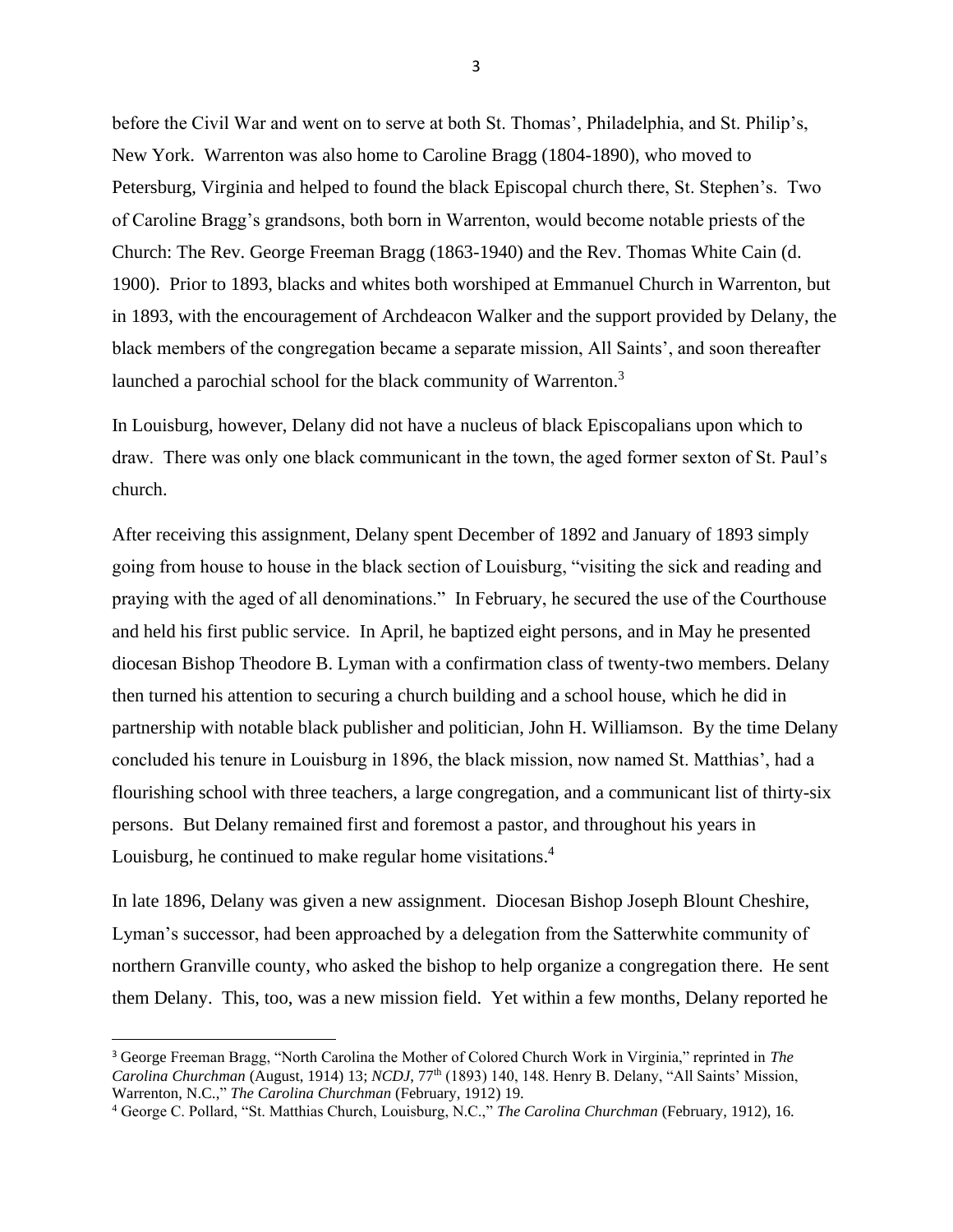had started a worshipping community and baptized seven children. By November, he presented the bishop with a confirmation class of twenty members. Among those Delany prepared and presented was James K. Satterwhite, who would later attend St. Augustine's School and subsequently become a priest and protégé of Delany's.<sup>5</sup>

By 1897, the sheer range of Delany's ministry is worth noting. He entered the following account in the parochial report he submitted to diocesan convention in May. Stating that he had recently been relieved of the care of St. Matthias' Mission in Louisburg in order to give more time to his work at St. Augustine's School, he went on to report:

In addition to the work at Warrenton, I have, under the direction of the Bishop, organized a Mission at Satterwhite, Granville County, where I preached three times, and baptized seven children. At Louisburg I preached eleven times, celebrated holy Communion five times, and buried one child. At Pittsboro I preached two sermons and celebrated once. At St. Ambrose, Raleigh, I have preached eleven sermons, celebrated twice in public, and ten times in private. I continue to make monthly visitations to the Work-house, where I give instruction to the prisoners in both the white and colored wards. At St. Augustine's school, where I am actively engaged in teaching, I either conduct or assist in conducting daily morning and evening prayers. I have preached there thirty-six times, celebrated eighteen times, baptized nineteen children and six adults, and buried one.<sup>6</sup>

Here was a teacher accustomed to the classroom and the prison; a priest ministering to congregations both urban and rural across five counties; a church planter helping new congregations grow to the point of undertaking mission schools and building programs. Here was a man skilled in both music and masonry; a chaplain and an administrator.

Delany continued in his various capacities as priest and professor for the next decade and might well have been content to remain at St. Augustine's School for the remainder of his active ministry. But in 1908, Bishop Cheshire prevailed upon Delany to resign from his duties at St. Augustine's and instead accept the position of Archdeacon for diocesan work among African

<sup>5</sup> *NCDJ, 81st* (1897) 54, 105; *NCDJ, 82nd* (1898) 57, 110; [Henry B. Delany,] "St. Simeon, Satterwhite, N.C.," *The Carolina Churchman* (February,1912) 17.

<sup>6</sup> *NCDJ, 81st* (1897) 105,106.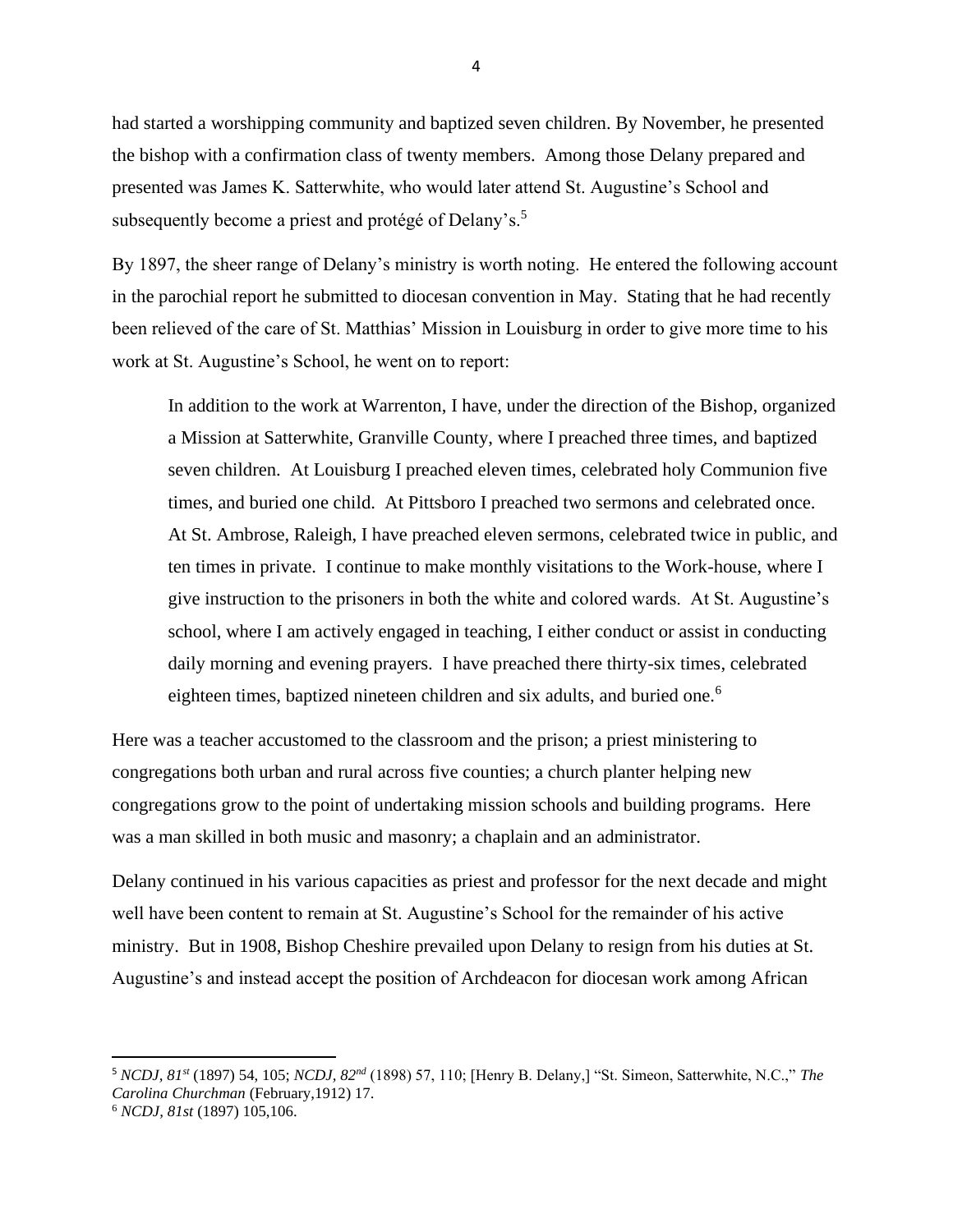Americans. The previous Archdeacon, the Ven. John H. M. Pollard, had died in office, after serving in that capacity for a decade.

In naming Delany as Archdeacon, Bishop Cheshire was choosing someone with whom he already had a long-standing relationship and a high degree of personal confidence. Cheshire had been diocesan bishop almost as long as Delany had been a priest, and the bishop knew first-hand how effective Delany could be working in a variety of settings and assignments. Moreover, Delany brought to this new position a considerable familiarity with the other black clergy and congregations, and an extensive network of contacts through his 27-year affiliation with St. Augustine's School.

Delany was not being asked to rebuild a ministry that had fallen into disrepair. By all accounts, Pollard had been an effective Archdeacon during his decade in office, enjoying the support of Bishop Cheshire while overseeing a considerable expansion of the ministry under his care. In the ten years that Pollard served as Archdeacon, the number of black baptized persons had more than doubled; the number of black communicants had risen from 487 to 741; the value of property had gone from \$20,000 to \$37,000, and new missions had been started in Oxford, Statesville, and Winston-Salem.

As Archdeacon, Delany was also expected to maintain the existing organizational structure in place for supporting diocesan black ministry. Starting in 1901, the diocese was divided into three missionary convocations, each with its own archdeacon: The Convocations of Charlotte, Raleigh, and the so-called "Colored Convocation." Pollard was already Archdeacon for all the black congregations, but from 1901 onward, he was charged with conducting an annual convocational gathering, bringing together all the clergy serving black congregations, along with lay representatives (treasurers) from each of the churches. This two-day event provided an occasion for nurturing mutual support among the clergy and congregations and for addressing shared concerns among the convocation members.<sup>7</sup>

5

<sup>7</sup> *NCDJ 82nd* (1898) 118; *NCDJ 85th* (1901) 47-49; *NCDJ 92nd* (1908); 126-128; *NCDJ 93rd ,* (1909) 53, 54; 64. Available evidence suggests that Delany gave much more prominence to the Convocation than did Pollard. Delany always made a point of referring to the Convocation in his annual reports, and he publicized the annual gatherings in *The Carolina Churchman*.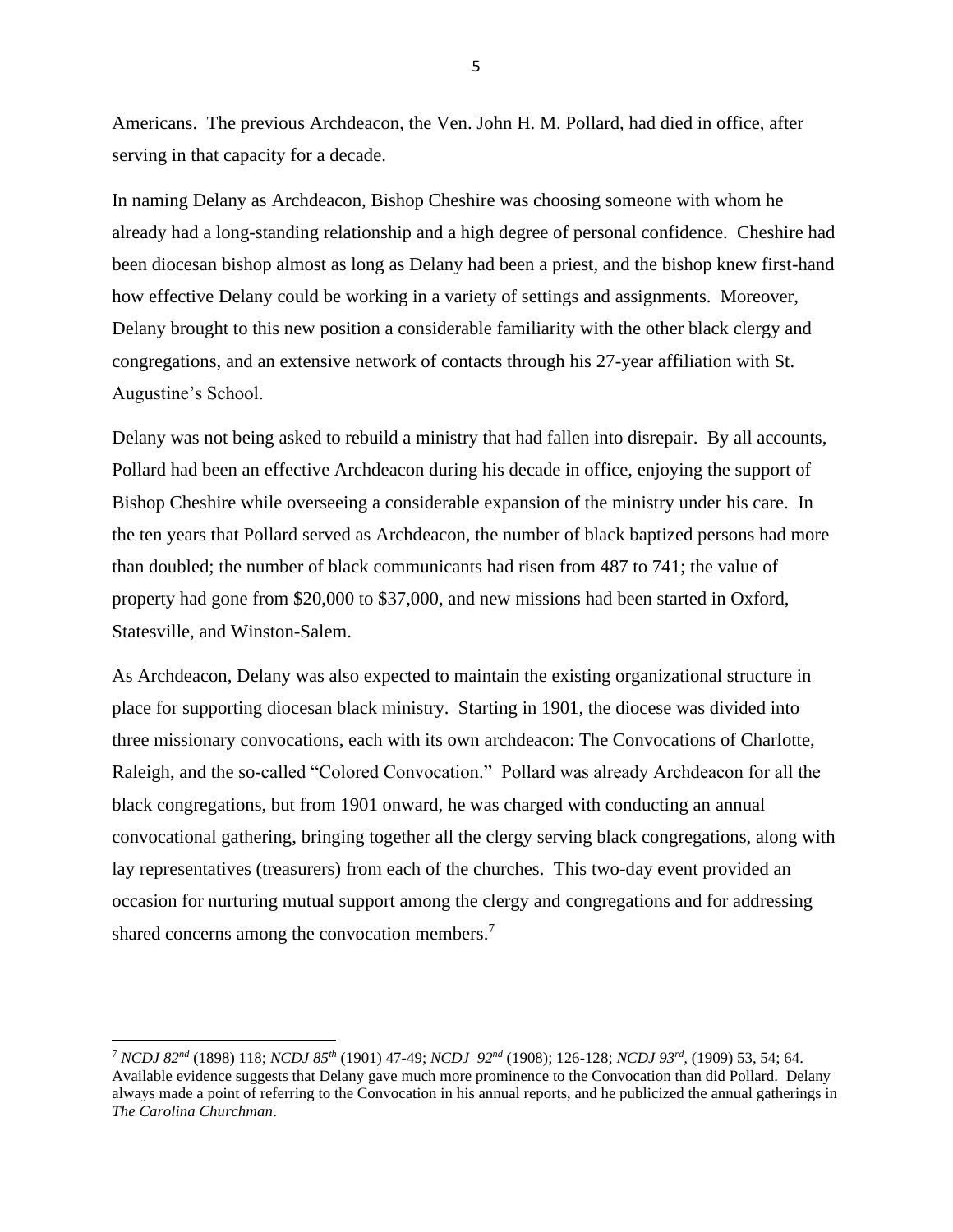Delany's task, then, as Archdeacon, was to build upon the work that Pollard had done and where possible seek to strengthen and extend it. Delany threw himself into the work, and quickly embarked upon an ambitious schedule of visitations, preaching missions, and ministrations. For the next decade, Delany would average 70 visitations, 120 services, and travel over 5,000 miles annually in fulfillment of his duties.<sup>8</sup>

Delany also moved quickly to establish new congregations in towns where there was no active black mission. In Durham, there had been efforts to minister in the Hayti neighborhood in the 1880s, but the work was suspended in the mid-1890s and was not revived during Pollard's time as archdeacon. Delany set out to change that. In July, 1909 he assigned a newly-ordained deacon, Robert J. Johnson, to Durham; the first service took place on Sunday, July 4. Within nine months, Johnson could report nineteen communicants and plans underway to erect a church building. To understand how this work, left floundering for fifteen years, could be resumed in a matter of months, it is important to note that the nucleus of the congregation comprised graduates of St. Augustine's, former students and close friends of Delany's, including Kate Truman, Sallie Fitzgerald, and Pauline Fitzgerald Dame. Likewise, the Rev. Robert J. Johnson, was a St. Augustine's graduate and someone Delany could feel confident assigning to this particular post. The relational bonds upon which the new St. Titus', Durham mission was built were actually years in the making, and had been forged at St. Augustine's.<sup>9</sup>

Developing a new mission in Greensboro followed much the same pattern. Here Delany had a long-standing relationship with William T. Wallace, who had attended St. Augustine's in the 1890s and taught carpentry there. In June 1909 Delany held a service in the A.&M. College chapel and baptized Wallace's daughter. Apart from Wallace and his family, however, there were not many black Episcopalians in Greensboro. So, Delany adopted the same mission strategy he had earlier applied in Louisburg and Satterwhite. He assigned a student from St. Augustine's, Joseph McDonald, to spend the summer in Greensboro, making daily visitations in the homes of black residents. The results of McDonald's labor were such that Delany could report:

<sup>8</sup> See the Archdeacon Reports in *NCDJ* for 1909-1918; for the summary of a typical year, see *NCDJ 96th* (1912) 121.

<sup>9</sup> *NCDJ 94th* (1910) 89, 127; Robert J. Johnson, "St. Titus Chapel" *The Carolina Churchman* (May, 1912) 11.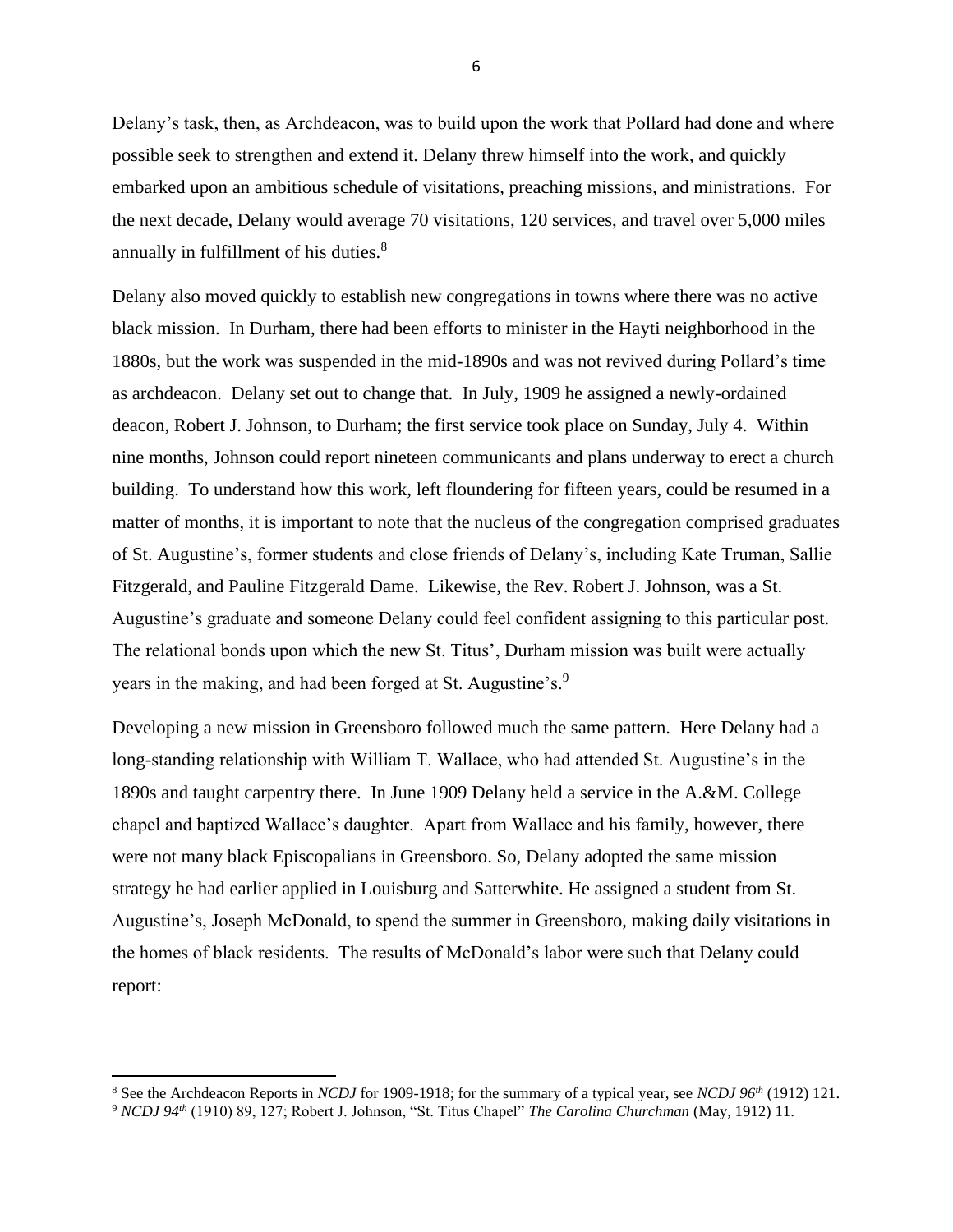When the Rev. James K. Satterwhite took Deacon's Orders, and went to that field in the fall of 1909, he found the nucleus of a congregation to welcome him. This procedure was not an accident, but in keeping with a pre-conceived plan which I have employed, with some modifications, in every place where I have attempted the founding of a new mission station.<sup>10</sup>

Delany wasn't through; he also started a mission in Rocky Mount in 1909 and one in Henderson the following year.<sup>11</sup> Once again, Delany drew on his connections at St. Augustine's to form congregations and to deploy students and graduates for mission work.

By far the most ambitious of Delany's projects as Archdeacon was the building of a new church in Warrenton. Delany had served the All Saints' Mission from its inception in 1892 until Archdeacon Pollard assumed that role in 1904. Upon becoming Archdeacon in 1908, Delany once again took charge of the work in Warrenton, where plans for a new church building had been under consideration for years, but nothing had materialized.

The presenting issue in Warrenton was siting the new church. The land on which the All Saints' congregation proposed to build, and which they already owned, was deemed inappropriate by "white citizens" and in particular by John Graham, the Principal of Warrenton High School. A letter in the *Warren Record* dated July 21, 1905, stated the matter bluntly:

In our opinion colored churches should be built where the colored people live and the good white citizens will give their hearty support to those who are sensible enough to see that fact. But we have heard enough to quite convince us that our colored friends will get little or no help if they insist on putting themselves where they are not wanted. On the whole we do not believe that the colored men of the church will persist in disregarding the wishes of their white neighbors and other citizens who have so positively said that the church must be removed. We are already burdened with one Negro school and church in Warrenton where they ought not to be, and don't think that our people will tamely submit

<sup>10</sup> H.B. Delany, "An Appeal" *The Carolina Churchman* (March, 1916) 12. James K. Satterwhite, "The Church of the Redeemer, Greensboro: A New Church and Parish School" *The Carolina Churchman* (February, 1912) 15, 16. *Note*: A.&M. College was the early name for the school now known as NC State A&T University in Greensboro. <sup>11</sup> *NCDJ 94th* (1910) 127; *NCDJ 95th* (1911) 128; *The Carolina Churchman* (September, 1915) 14.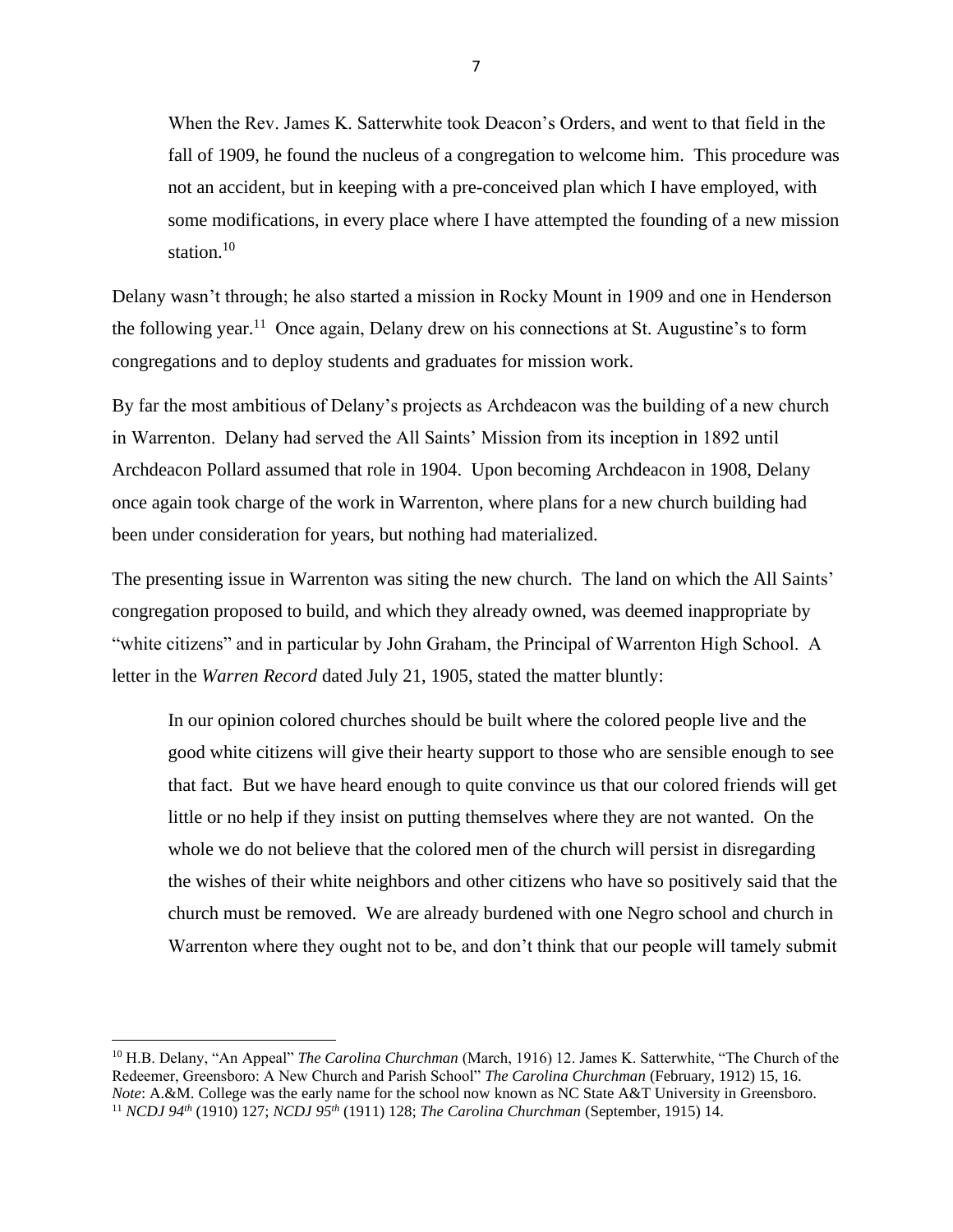to the one referred to. I am sure the above meets the hearty approval of all the white citizens who live adjacent to the intended building.

There the matter languished for the remainder of Pollard's tenure as Archdeacon and Priest-incharge in Warrenton. Once Delany took charge of All Saints', however, he renewed the quest for an acceptable building site. By 1911, Delany could report euphemistically that the old property was sold and "a new place better situated for our work" purchased for \$700. By 1912, Delany was hoping to commence building.<sup>12</sup>

But the building Delany envisioned for Warrenton was not simply intended to serve the needs of the All Saints' Mission. Delany also wanted the building to be a fitting memorial for the Rev. Thomas White Cain, a Warrenton native and Episcopal priest who perished along with his family in Galveston, Texas in the great storm of 1900.

Archdeacon Pollard had proposed such a designation back in 1901. That he would do so is scarcely surprising: Pollard and Cain were the first two black candidates for Holy Orders in the Diocese of Virginia, and they studied together in the late 1870s under the tutelage of Giles Buckner Cooke at what would later become the Bishop Payne Divinity School. Cain was ordained in 1881 and served St. Philip's, Richmond VA, until 1887, when he moved to St. Augustine's Parish, Galveston, Texas. During his time in Texas, Cain was an outspoken advocate for civil rights, and in 1893 he successfully sued the railroad for denying him a sleeping berth for which he had already paid. Most notably, the Diocese of Texas elected him to serve as a Deputy to the 1889 General Convention, the first (and for many subsequent years, only) black priest to be accorded seat and voice.

Archdeacon Pollard not only wished to see a fitting memorial to a beloved fellow-priest, but he also wanted to enlist all black Episcopalians in this effort. At the 1903 gathering of the diocesan Convocation of black clergy and congregations, Pollard issued the following notice: "I appeal to colored Churchmen throughout the country to give me \$1,000 for the building of a chapel at Warrenton, to be known as *All Saints Memorial*, in memory of the Rev. Thomas White Cain, who perished in the great flood at Galveston in 1900." The following year, Pollard's appeal was

<sup>12</sup> *The Warren Record* (July 21, 1905); *NCDJ 95th* (1911) 117,118; *NCDJ 96th* (1912) 110.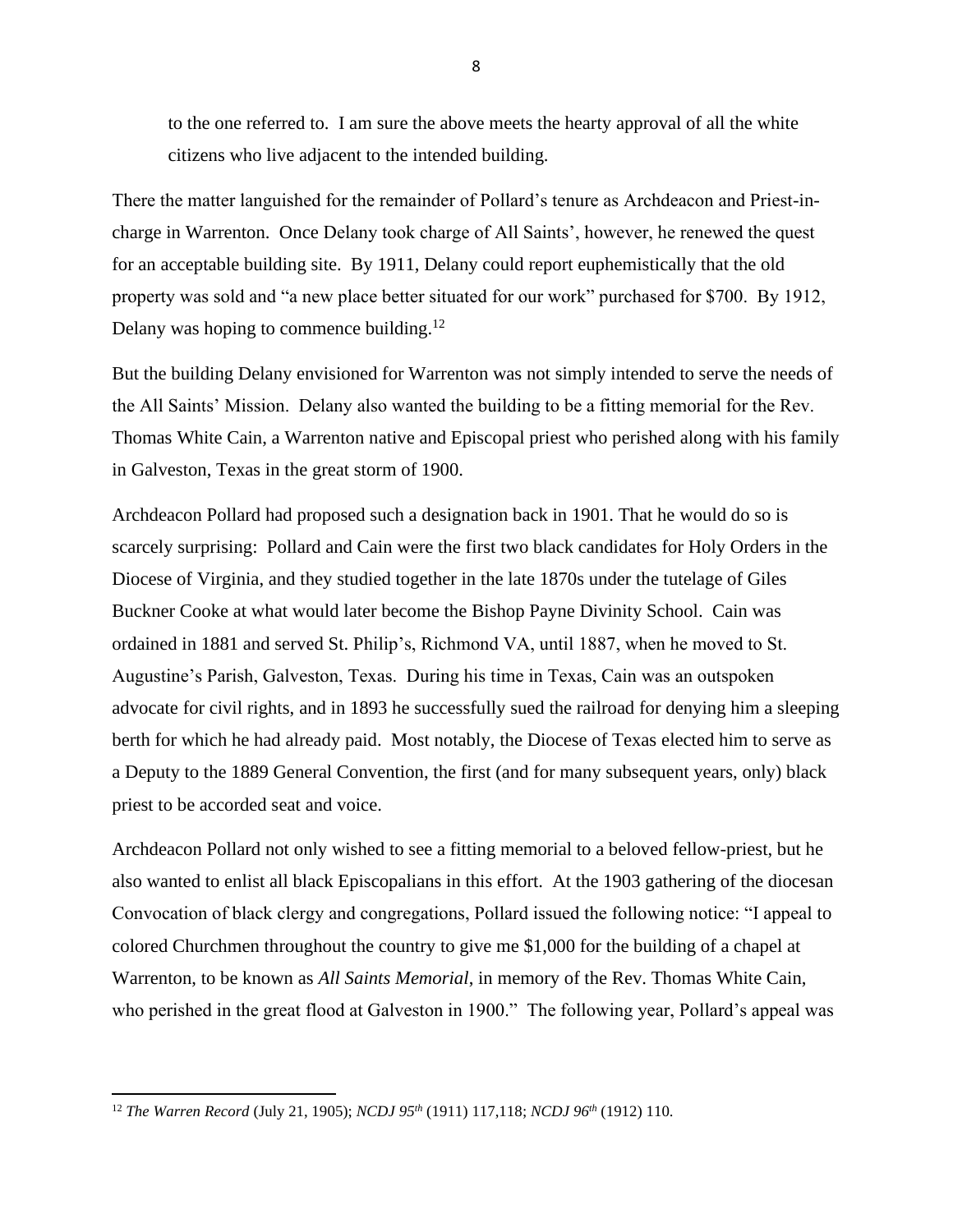printed in *The Churchman*, and contributions were received from former teacher Giles B. Cooke, Dr. William Reed Huntington, and Bishop Charles Henry Brent.<sup>13</sup>

When Delany became Archdeacon and Priest in Charge in Warrenton in 1908, he not only revived Pollard's vision of constructing All Saints' as a suitable memorial to Thomas White Cain, but he also renewed Pollard's call for all black Episcopalians to contribute to the effort. Thus, we read in the 1912 minutes of the annual meeting of the Colored District of the Women's Auxiliary, that "Archdeacon H. B. Delany spoke in interest of the Cain Memorial Church to be built at Warrenton, N.C. He spoke of the life and work of the Rev. Mr. Thomas Cain and asked that the Auxiliaries pledge toward the erection of this church. Pledges were made by several of the branches represented."

Like Pollard, Delany published his financial appeals beyond the diocese. In 1911 and again in 1912, he approached the annual gathering of black clergy from across the country, sharing with them his plans for the Cain Memorial and enlisting their support. The organizational framework for this annual gathering was called The Conference of Church Workers Among Colored People (CCWACP, or simply CCW). In addition to holding an annual gathering, The Conference also produced a monthly newsletter, *The Church Advocate*, compiled by the long-time Secretary and Historiographer of the organization, the Rev. George Freeman Bragg.<sup>14</sup>

By 1912, plans for the church building were taking definite form. Delany hoped to have material in hand and begin working on the basement walls before the end of the year but had to postpone work on account of cold weather. Instead, Holy Thursday of the following year was appointed for the beginning of construction, and a service was held in the excavated pit to mark the occasion.<sup>15</sup> By July, 1913, the basement walls were completed.

<sup>14</sup> Jas. K. Satterwhite, "The Thomas Cain Memorial Church, Warrenton, N.C.," *The Carolina Churchman* (August, 1913) 12. Satterwhite refers to Delany having laid before the CCW the prospectus of the plan for the Cain Memorial at assemblies in Cleveland, Ohio and Orange, N.J. Those are the annual meetings for 1911 and 1912. On the CCWACP and Bragg's role as Secretary, Historiographer, and Editor of the *Church Advocate*, see George Freeman Bragg, *History of the Afro American Group in the Episcopal Church* (Baltimore, 1922) 161-167. For the minutes of the Colored District of the Women's Auxiliary, see Archives of the Diocese of North Carolina, Raleigh. <sup>15</sup> *The Carolina Churchman* (December, 1912) 13; *The Carolina Churchman* (June, 1913) 12.

<sup>13</sup> J. H. M. Pollard, "Appeal" *Diocese of North Carolina 2nd Annual Convocation of Colored Clergy and Congregations, St. Ambrose Church, Raleigh, August 12 and 13, 1903.* Archives of the Episcopal Diocese of North Carolina, Raleigh, NC. *The Churchman* 89 (March 26, 1904) 390.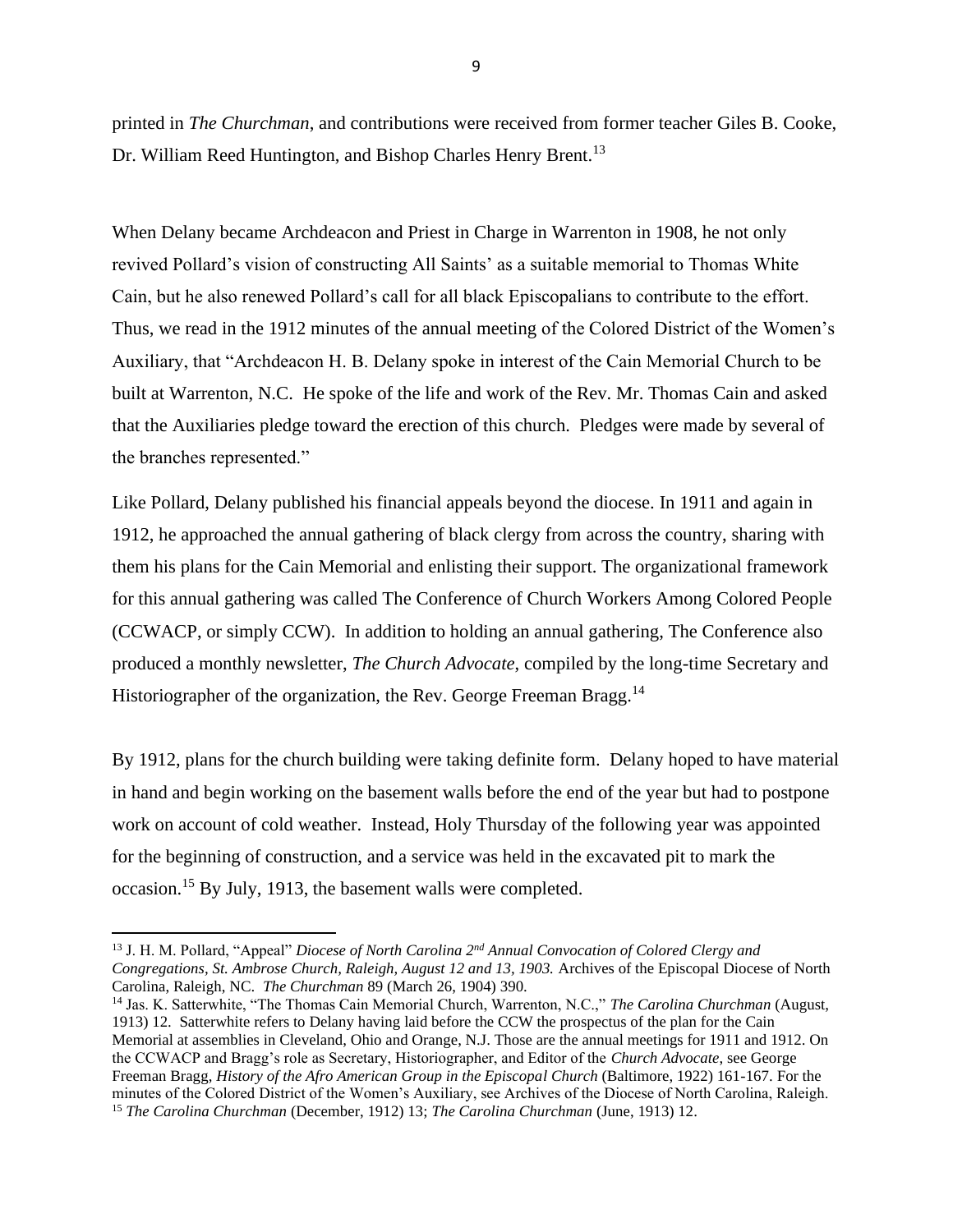The building itself was to consist of solid concrete blocks, and Delany saw this as a perfect fundraising opportunity. He penned the following letter to the members of the CCW, proposing that Sunday School children be urged to contribute twenty-five cents apiece, the cost of one block:

Notwithstanding the liberal spirit of the Conference to pledge assistance, we have resolved to go as far as we could with funds in hand, and have thus far succeeded in completing the basement walls of a beautiful church, to be built of concrete, and cruciform in shape, the sub-floors of which are already laid. The walls from this point are to be built of concrete blocks, and we have thought first of appealing through you to the children of your Sunday School, and give them the opportunity of being the first contributors from the outside. We have calculated that the blocks, *to make and lay them,*  will cost about twenty-five (25) cents apiece, and ask each child of your Sunday School to purchase a block. The names of the children to be forwarded to me as soon as possible, and the money for these blocks to be sent, through you, by September 15 next. As a mark of appreciation, each child who purchases a block will have his name made of wire and imbedded in the material; [the] list of each of these young contributors will also be placed in the cornerstone.

I shall be glad if you ask an offering also of your congregation, to aid us in this worthy cause. As the blocks are to made this season, an early reply will be greatly appreciated.

Delany anticipated making the blocks that fall and having the church built in time for the annual gathering of diocesan black clergy and congregations the following August.<sup>16</sup>

Delany's timetable proved to be overly ambitious. By the summer of 1914, the walls were only partially complete, and work had to be halted for insufficiency of funds. Delany wrote an article for the July edition of *The Carolina Churchman* under the title, "Shall We Be Permitted to Finish It?" continuing to express the hope that it might still be completed by August. Delany noted the strong support that George Freeman Bragg was giving to the nationwide appeal to black Episcopalians:

<sup>16</sup> *The Carolina Churchman* (August, 1913) 12; *The Carolina Churchman* (September, 1913) 11.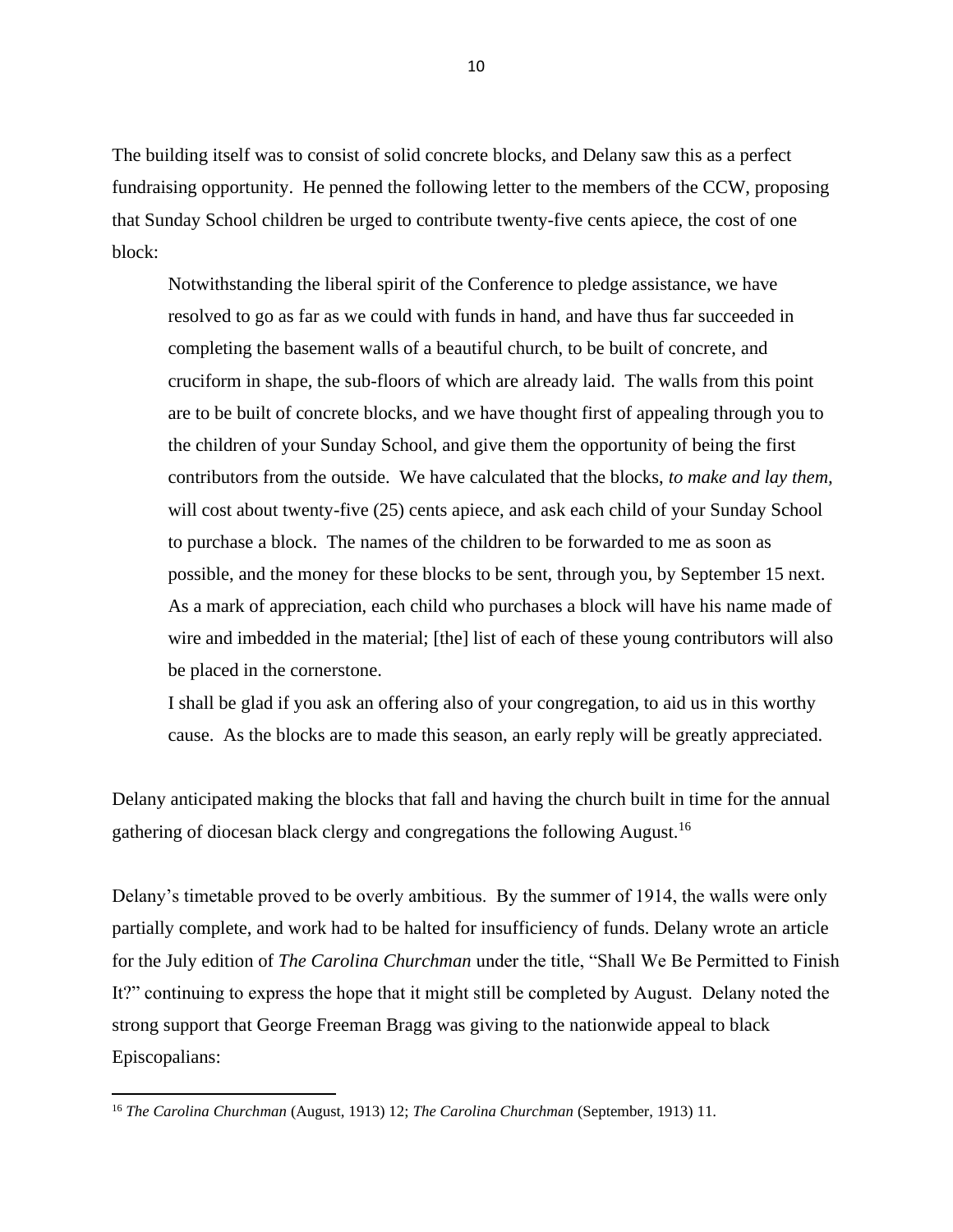The Rev. Dr. Bragg, editor and publisher of the *Church Advocate*, in giving a sketch of the life and works of the late Rev. Thomas Cain, has made a pertinent suggestion to the colored congregations throughout the country: one, that if heeded, would relieve our necessities, and make certain the completion of this church. It is hoped that they will begin now to fulfill the obligations made and renewed at several of our Conferences. Dr Bragg writes thus: "Every colored Sunday School in the country ought to esteem it a great privilege to contribute a number of 'blocks' in the construction of the 'Cain Memorial Church' in Warrenton; and they will so think and act, if the colored clergy of the Church will tell them the story, and give them the opportunity to show forth their love in this matter. And what is true of the Sunday Schools would be equally true of all our congregations, if we could find some way to interest the colored clergy in the matter. In the meantime, let all those who have it in their hearts to make some offering in perpetuating the memory of one of the bravest, ablest, and cleanest men that have ever adorned the Afro-American priesthood, send what they have to offer to Archdeacon Henry B. Delany, Raleigh, N.C." Brethren, shall we be permitted to finish it? If each one of you will do your duty toward us, we shall. Hopefully yours, H.B. Delany

Delany's hopes for an early completion were not met; nevertheless, the Colored Convocation did gather in early September in the basement of the new building, and Bishop Cheshire laid the cornerstone of the Church. The Convocation also made a substantial subscription to the remaining work. $17$ 

But even if Delany wasn't accomplishing everything he hoped for in terms of fundraising for the church in Warrenton, the fact that George Freeman Bragg was lending his public support to the effort was notable in several respects. For one, it reflected Bragg's keen personal interest in the project. Bragg and Cain were first cousins, both Warrenton natives, and among the earliest black Episcopal priests in Virginia. For another, it spoke to Bragg's close working relationship with Delany in the CCW.

In 1913, Delany had assumed the presidency of the CCW, a position he would continue to hold through 1916. Bragg was the long-standing Secretary and Historiographer of the organization,

<sup>17</sup> *The Carolina Churchman* (July, 1914) 13; *The Carolina Churchman* (October, 1914) 15.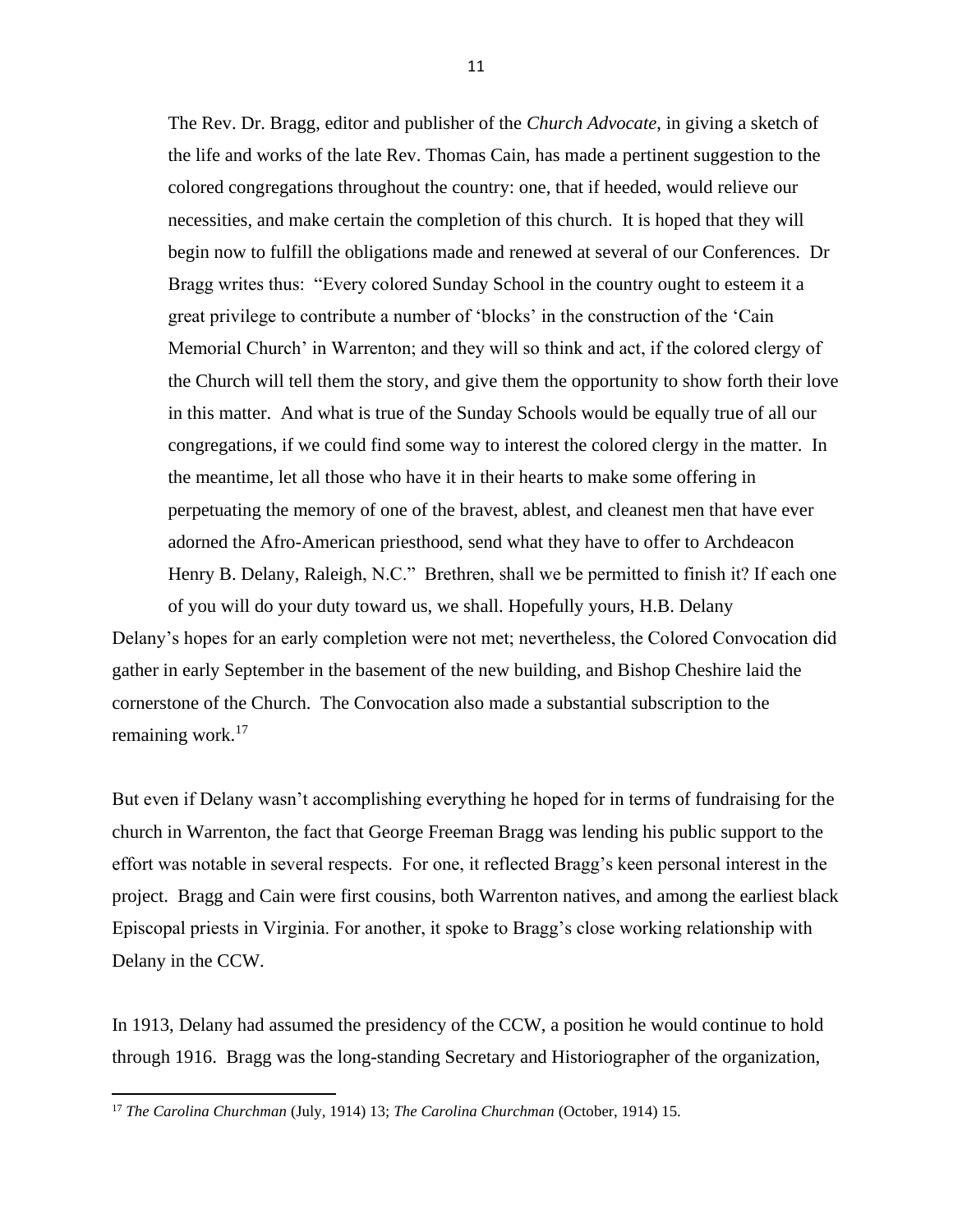and in many ways its leading spokesman, since he published its monthly newsletter. So, the Warrenton church building project was just one of the common objectives the two men shared in the mid-1910s.

Of paramount import to the CCW was the matter of a Racial Episcopate: that is, the provision of a black bishop for black Episcopalians. After the Civil War, white Episcopalians across the South resisted admitting black clergy and congregations into their diocesan councils (conventions). Indeed, the only diocese which did grant full representation to black clergy and congregations was North Carolina. Instead, Southern bishops proposed placing black congregations into segregated missionary organizations within each diocese, under the supervision of the diocesan bishop and his appointees. Black clergy resisted having this racial segregation enshrined in the canons of the church, and the effort to block the creation of separate racial missionary organizations by General Convention actually led to the creation of the CCW in the 1880s. But southern dioceses made such provisions regardless. And by 1900, the strict racial segregation of Jim Crow had become the settled law of the land across the South.

Facing the realization that blacks were not going to be accorded equal status in southern dioceses, the Conference now proposed that General Convention authorize the creation of separate black missionary districts in the South and accord such districts the same provisions as other missionary districts, namely, the appointment of a missionary bishop to sit in the House of Bishops and representatives to sit in the House of Deputies.<sup>18</sup>

At the 1904 General Convention, this matter was discussed and a committee appointed to study it and bring back recommendations to the 1907 General Convention. Here in North Carolina, Bishop Cheshire and Archdeacon Pollard initially declined to support the Missionary District Plan, preferring to uphold the long-standing diocesan practice of seating blacks and whites as equal members of the same annual convention.<sup>19</sup> By 1907, however, Cheshire had rethought the

<sup>18</sup> Harold T. Lewis, *Yet With A Steady Beat: The African American Struggle for Recognition in the Episcopal Church* (Valley Forge, 1996) 65-76; Gardiner H. Shattuck, Jr., *Episcopalians & Race: Civil War to Civil Rights* (Lexington, 2000) 13-22; George F. Bragg, *"The Whittingham Canon." The Birth and History of the Missionary District Plan* (Baltimore, 1913) 2-11.

<sup>19</sup> *NCDJ 88th* (1904) 69-72; 130.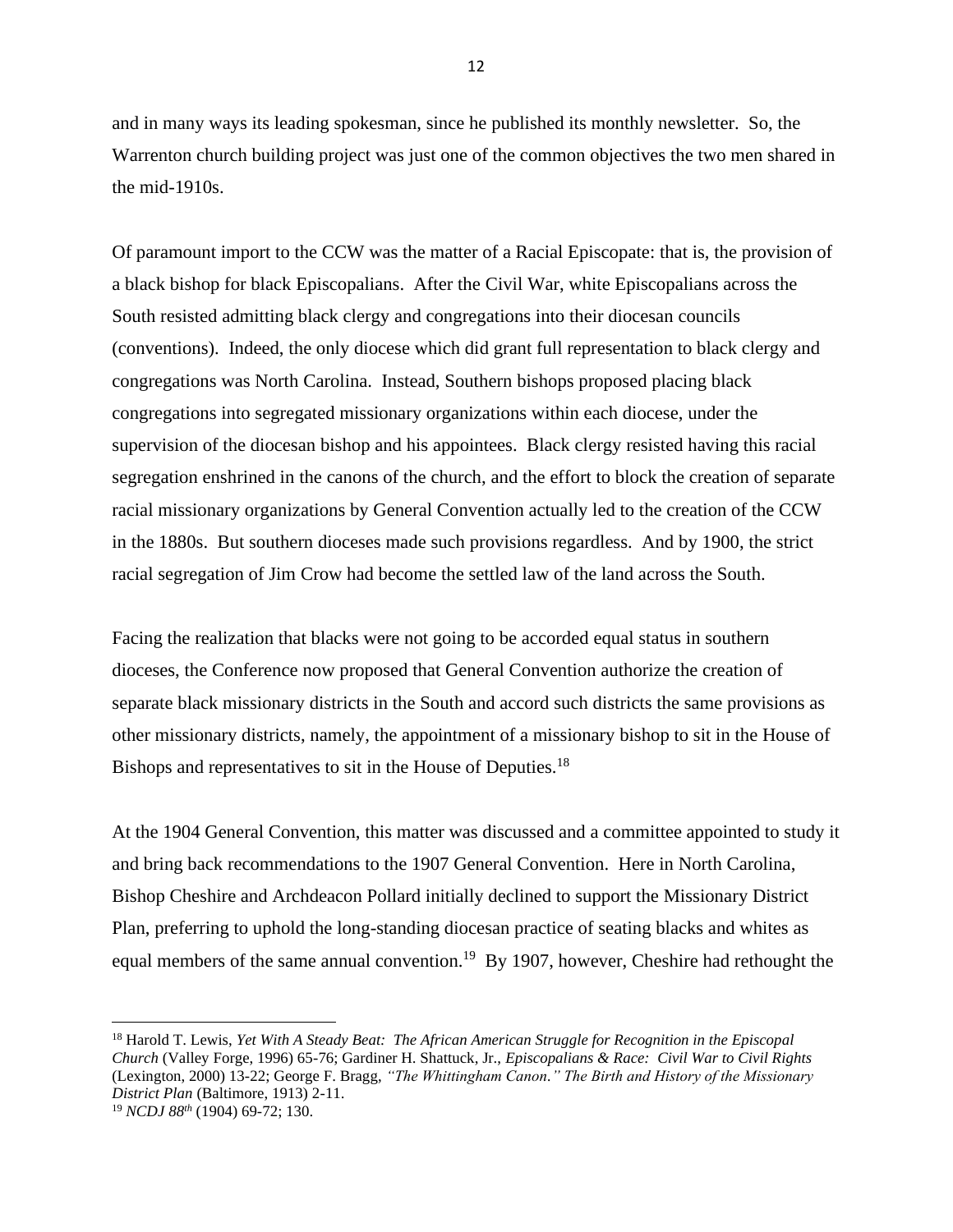matter. He now became an advocate for the Missionary District Plan, believing that under current conditions of racial segregation in the South it afforded blacks the best opportunity to have a place and voice in the corporate legislative life of the church.<sup>20</sup> But Cheshire's was a minority vote in the House of Bishops. Most of his fellow bishops preferred what was called the Suffragan Bishop plan, whereby white diocesan bishops would continue to exercise jurisdiction over black congregations and supervise black assistant (suffragan) bishops chosen by the southern dioceses themselves. In theory this preserved the territorial unity of the church, but it also enshrined permanent subordinate status to black bishops. And in a further effort to consign black bishops to inferior status, the suffragan bishops were to be given no vote in the House of Bishops. In the end, General Convention failed to adopt either scheme, and the matter was continued until the next Convention.

The question of the Racial Episcopate was still unresolved in 1913, when it came time for another General Convention. Once again, the CCW put forward a resolution in favor of the Missionary District Plan. This time, they appointed President Delany and Secretary Bragg to be their official representatives at General Convention to present their case.<sup>21</sup> To bolster the case, Bragg published an extensive essay, detailing the history of the Missionary District Plan.<sup>22</sup>

Delany also was actively engaged in advocating for the Missionary District Plan. He spoke on its behalf at the October, 1912 gathering of the  $4<sup>th</sup>$  Missionary Department (later, the  $4<sup>th</sup>$ Province). *The Carolina Churchman* carried this glowing account of his address: "The most applauded speaker for the morning was the Ven. Henry B. Delany (colored), Archdeacon of the Colored Work in the Diocese of North Carolina, who in a speech which combined delicacy of humor, sound sense, manly humility and tact, advocated in a clear and forcible way the cause of the negro and a missionary jurisdiction for the negroes under the General Convention."<sup>23</sup>

<sup>20</sup> *Journal of the General Convention, 1907*, Appendix IX; *NCDJ 91st* (1907) 74.

<sup>21</sup> *The Minutes of the 29th Annual Conference of Church Workers Among Colored People; Lawrenceville, Va., Sep. 2-5, 1913*, 5. At the same session which appointed Delany and Bragg as delegates to General Convention, James K. Satterwhite "requested the hearty co-operation of the Conference" with respect to the Cain Memorial Church, and James Solomon Russell promised aid from the Convocation of the Diocese of Southern Virginia.

<sup>22</sup> Bragg, *"The Whittingham Canon."*

<sup>23</sup> *The Carolina Churchman* (November, 1912) 6,7.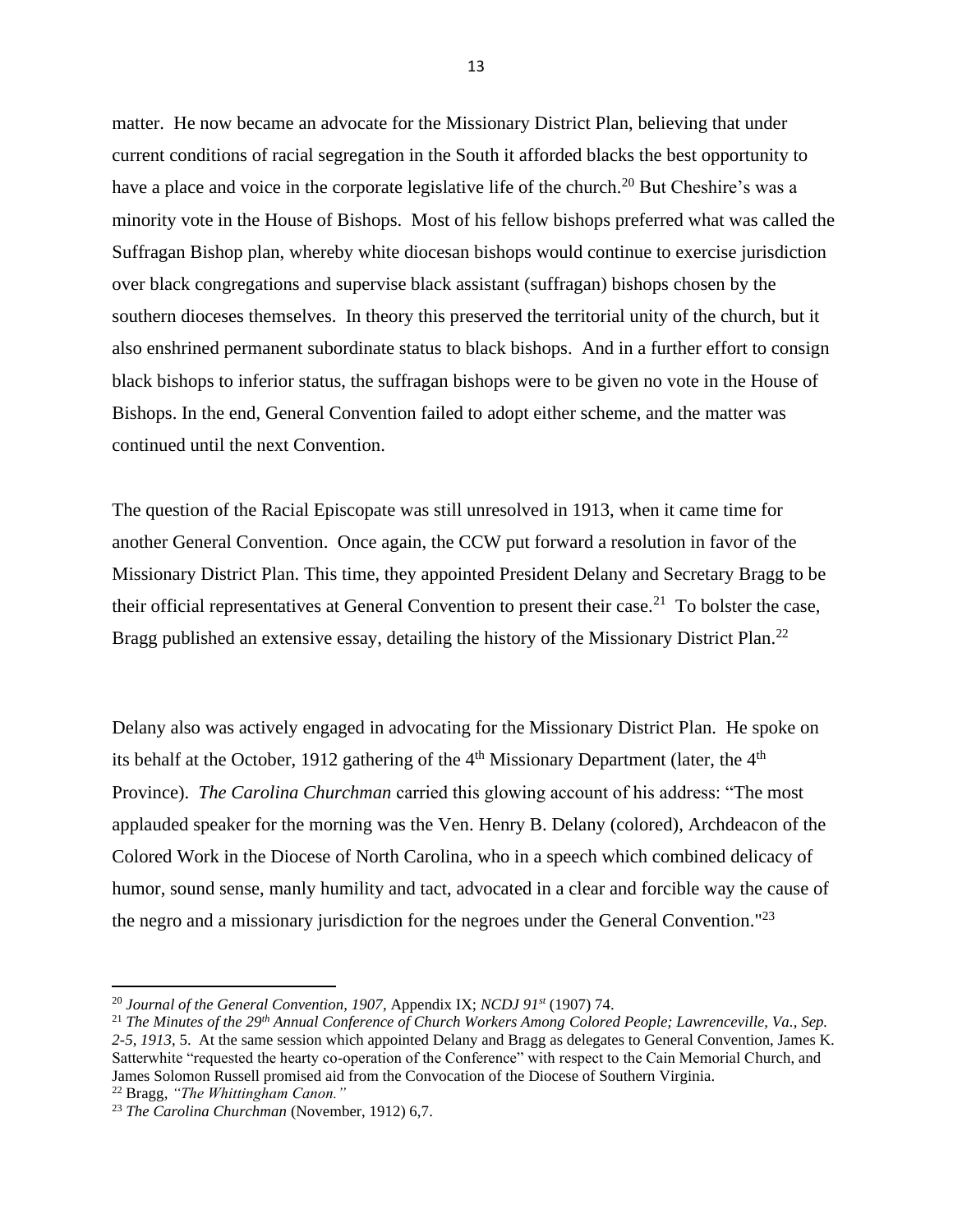Moreover, Delany was not content to go to General Convention simply as a spokesman for the CCW. He and the Executive Committee of the diocesan Colored Convocation presented their own memorial (resolution), calling on the annual convention of the Diocese of North Carolina to endorse the Missionary District Plan and direct the North Carolina deputation to support it. Additionally, the Convocation's resolution contended that should the plan be approved, the diocese would work to see it implemented here in North Carolina and surrounding dioceses. The convention concurred.<sup>24</sup> Delany then traveled to Wilmington and presented the Missionary District Plan to the Convocation of East Carolina, where they, too, unanimously adopted the resolution put forward in this diocese.<sup>25</sup>

The 1913 General Convention failed to adopt the Missionary District Plan. But for the first time, it actually passed in the House of Bishops. Delany, therefore, could offer a hopeful account of what had transpired, when he issued this report to the diocese:

Our effort in behalf of a Racial Bishop was received with more sympathy, and solicited more friends to it, this time, than ever before. It is the belief of some of our most enthusiastic friends that if the question could have been gotten before the Convention sooner it would have passed; and, notwithstanding an adverse report of the committee to whom it was referred, the question passed the House of Bishops favorably; and the House of Deputies were asked by the House of Bishops to reconsider their vote previously taken, and to concur with the House of Bishops in their decision. There were many warm friends in the House of Deputies who were grieved, with us, to have this important matter delayed further for want of time; but to have the approval of the House of Bishops, the college of the Apostles, in our behalf is considered by many of us as a vindication of the justness of our cause; and unless there is a radical change with regard to the treatment of the Negro Churchman in this country, the time is not far distant when in spite of the opposition of those who fail to understand him, or of those who would crush his ambition, an opportunity will be granted him, through the providence of God to develop

<sup>24</sup> *NCDJ 97th* (1913) 34-38; 47.

<sup>25</sup> *The Carolina Churchman* (August, 1913) 12.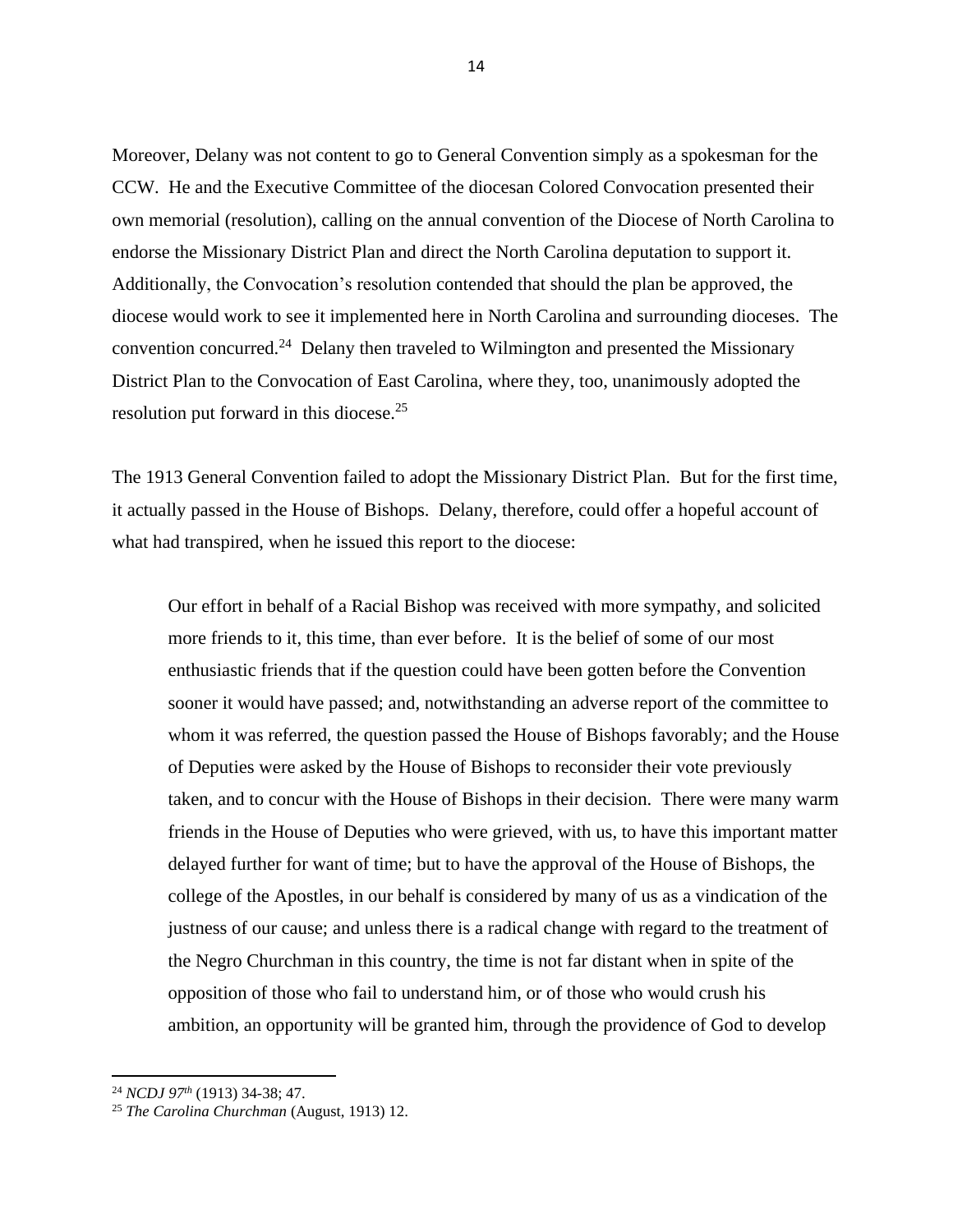all that is highest and best in him through the restraining influences of our Mother, the Church.<sup>26</sup>

Delany was confident that in three years' time, General Convention would at last adopt the Missionary District Plan.

In preparation for the 1916 General Convention, the CCW again adopted a resolution in support of the Missionary District Plan. The black clergy of North Carolina likewise presented a new resolution in favor of the Missionary District Plan to diocesan convention, and the convention again concurred, even going so far as to circulate their resolution in the dioceses throughout the Sewanee Province in hopes of garnering additional support. Professor Charles H. Boyer of St. Augustine's declared, "The Diocese of North Carolina has taken a brave stand for fairness and Christian equity in this matter. May its members this year draw new and staunch supporters to the cause, that it may succeed at the General Convention next October."<sup>27</sup>

But it was not to be: the 1916 General Convention adopted the Suffragan Bishop Plan instead. In the aftermath of defeat, Delany did not mince words, declaring to the 1917 diocesan convention: "A severe blow was given the hopes and aspirations of your Colored Convocation in the defeat of the Missionary Jurisdiction Plan." Nevertheless, Delany expressed his hope "for the speedy application of the plan which the Church in her wisdom has been pleased to adopt."

In his address to the same convention, Bishop Cheshire made a similar assessment, noting, "Our preference has been for a Racial Missionary district to include the colored clergy and congregations of contiguous dioceses, with a negro Missionary Bishop, under provisions as to government and representation similar to those now applying to our territorial Missionary Districts." But the bishop went on to request the diocese consider implementing the Suffragan Bishop plan, and he appointed a committee to study the matter and report back the following year.<sup>28</sup>

Speaking for the black clergy of the diocese, the Rev. James K. Satterwhite also endorsed moving forward with the Suffragan Plan, stating: "We believe that if the plan proposed be given

<sup>26</sup> *The Carolina Churchman* (January, 1914) 12.

<sup>27</sup> *NCDJ 99th* (1915) 31-33; *NCDJ 100th* (1916) 54; *The Carolina Churchman* (June-July, 1916) 15.

<sup>28</sup> *NCDJ 101st* (1917) 43; 77,78; 157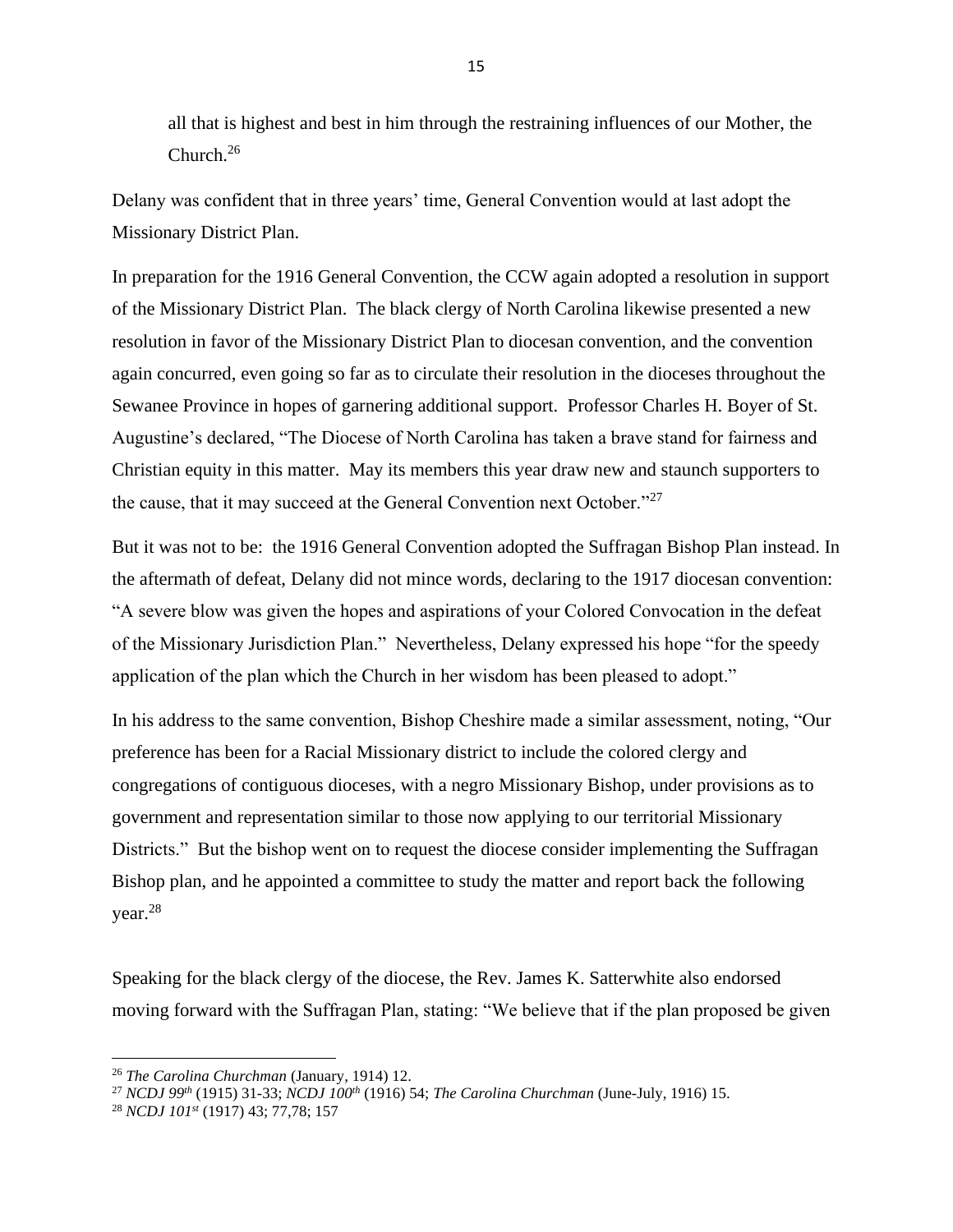a fair and impartial trial, much success will follow. And, if in a diocese like North Carolina, where equal treatment has always been accorded the colored constituency, it be operated, it *will*  result in a just and sympathetic arrangement."<sup>29</sup> Satterwhite reasoned that if North Carolina was the best place to implement the Missionary District Plan, it was also the best place to implement the Suffragan Plan.

Meanwhile, work on the Cain Memorial Church in Warrenton continued to lag. As a temporary provision, the All Saints' congregation was using the basement of the church as their place of assembly, but Delany feared that unless the building were properly roofed, the work already done on the walls and the floor would be jeopardized. Delany repeatedly tried to interest the white congregations of the diocese in helping with this project, but to little avail. When asked to enumerate the needs of the black churches in North Carolina, he always placed the completion of the church in Warrenton as the highest priority. $30$ 

And so, in 1917 Delany turned once again to the CCW for the necessary funds to complete the Thomas Cain Memorial. He reported the successful results of that appeal to the 1918 Diocesan Convention:

A trip to Baltimore last October to attend the session of the Colored Conference proved helpful to the Convocation, for the Conference being in sympathy with our struggles for the completion of the Thomas Cain Memorial Church, pledged \$500 towards its completion; and nearly 50 per cent of the amount of these pledges have already been paid. In behalf of the Colored Convocation, I am glad to tell the Convention that had it not been for the [wartime] embargo placed on building materials this church would have been finished. And as it is, the walls have been completed, the building enclosed, the roof covered with asbestos shingles, and sufficient funds are now in hand for its completion. When finished, it will be one of the most substantial as well as imposing churches of the Convocation.<sup>31</sup>

<sup>29</sup> James K. Satterwhite, "Suffragan Episcopate," *The Carolina Churchman* (March, 1917) 10.

<sup>30</sup> H.B. Delany, "To all the Clergy of the Diocese," *The Carolina Churchman* (March, 1913) 11; "Archdeacon Delany Calls for Help," *The Carolina Churchman* (March, 1914), 11. *NCDJ 99th* (1915) 130; "All Saints' Mission: Appeal for Completion of New Church at Warrenton, N.C." *The Carolina Churchman* (October, 1916) 14; *The Carolina Churchman* (April, 1917) 14.

<sup>31</sup> *NCDJ 102nd* (1918) 128.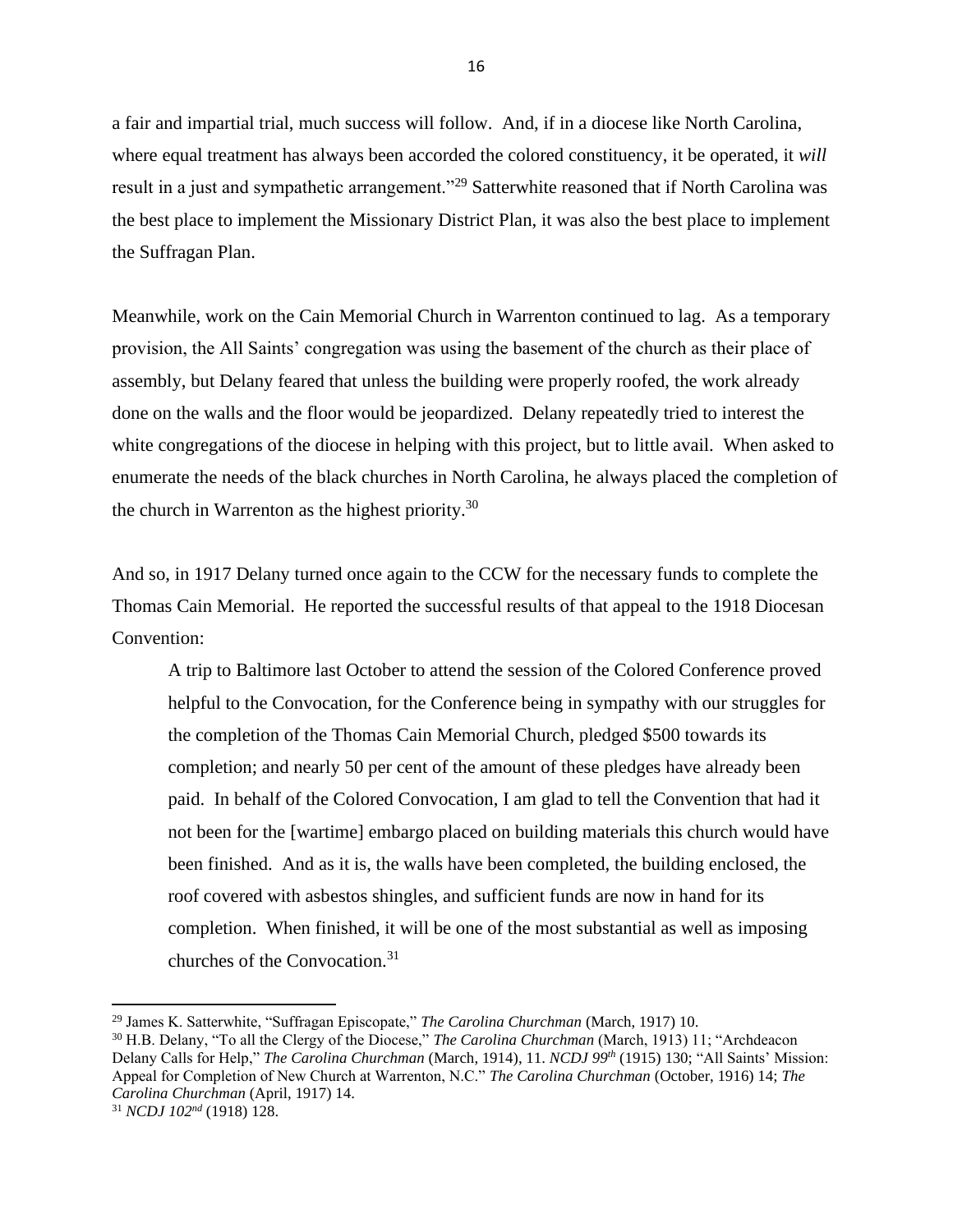The willingness of the CCW to see to the completion of the Cain Memorial in Warrenton reflected the continuing significance of this project to black Episcopalians across the country. Especially in the aftermath of the bitter defeat of the Missionary District Plan, the opportunity to lift up the legacy of a black priest who once sat as an equal in the councils of the church became even more precious. It was also a sign of the respect afforded Delany within the CCW and the unflagging support of George Freeman Bragg for this project.<sup>32</sup>

The same diocesan convention of May 1918 where Delany announced the near-completion of the church in Warrenton was the convention which elected him bishop. Bishop Cheshire, in this as in all matters which directly affected black ministry, consulted the black clergy of the diocese and afforded them the privilege of making a nomination for suffragan bishop. They unanimously put forward Delany's name. The convention, with one voice, ratified their decision. Bishop Cheshire entered the following note in his personal journal for May 15, 1918: "At 3 p.m. [in St. Luke's Church, Salisbury] the Special Order was the election of a Suffragan Bishop for the Negro Work. In a wonderfully harmonious and impressive session the Rev. Henry Beard Delany, Archdeacon of the Colored Convocation, was elected unanimously on the first ballot. The same thing happened in this same church 95 years ago at the election of Bishop Ravenscroft."<sup>33</sup>

Delany's consecration six months later marked a fitting culmination to almost thirty years in ordained ministry. The service took place in the Chapel of St. Augustine's School, the institution where Delany had entered as a student in 1881 and where he had gone on to serve as teacher, Chaplain, and Vice-Principal. It took place in a church building that he had helped to build with his own hands. It took place during the annual gathering of the CCW, an organization he had helped to lead during the final years of the struggle for black bishops in the Episcopal Church. Delany's choice of date and place was deliberate; he wrote to Bishop Cheshire:

<sup>&</sup>lt;sup>32</sup> At the 1914 diocesan convention, Delany was selected as a clergy representative from North Carolina to the inaugural meeting of the Sewanee Provincial Synod. Although certainly not as significant as Cain's selection as a deputy to General Convention, Delany did note that he was the only negro delegate in the Province, and possibly the only negro delegate at any provincial meeting in the country: *NCDJ 98th* (1914) 50; *The Carolina Churchman* (January 1915) 10.

<sup>&</sup>lt;sup>33</sup> Joseph B. Cheshire, Jr., Personal Journal. Archives of the Diocesan of North Carolina, Raleigh.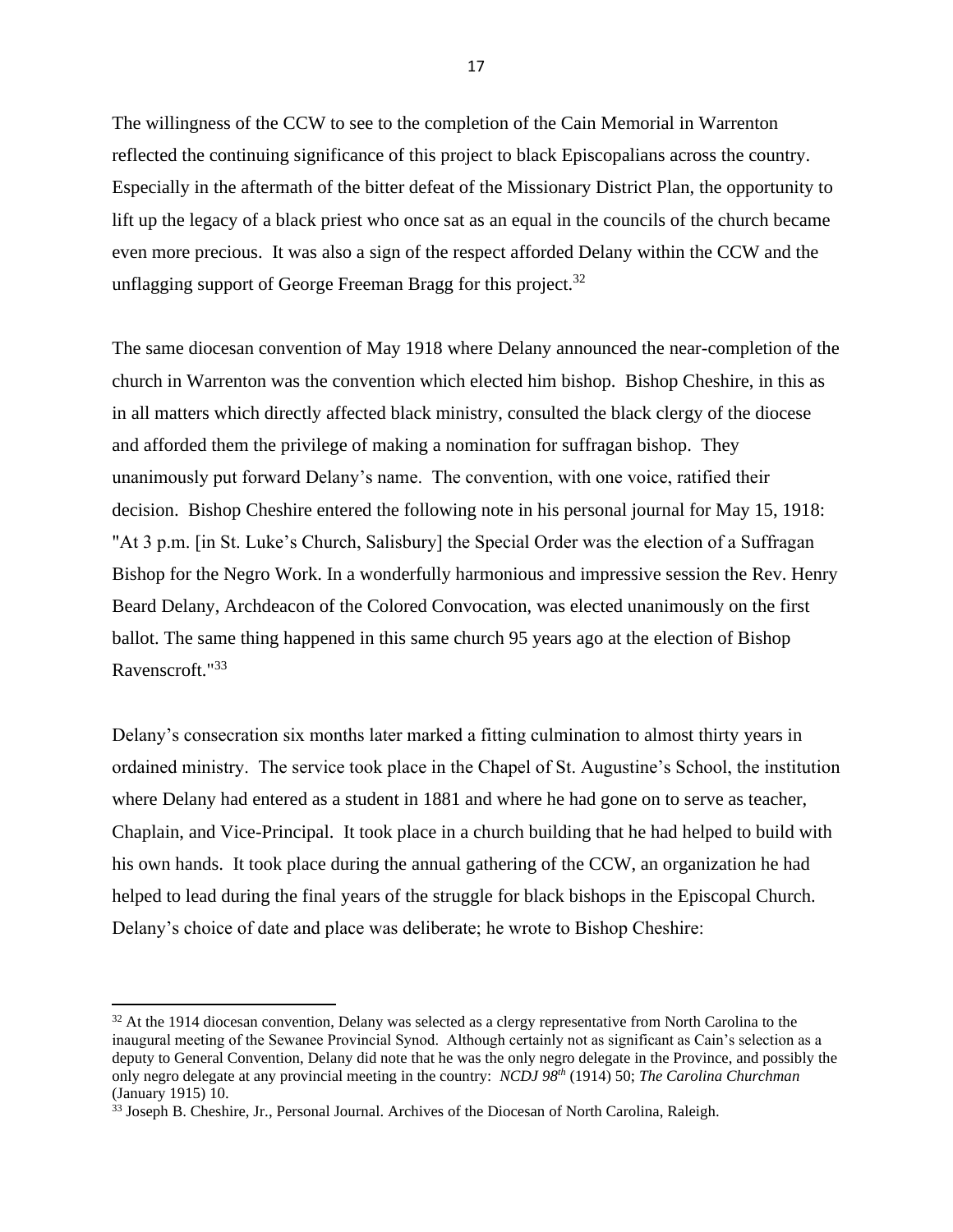I have elected the date of consecration for the 18th of October as the Conference of Church Workers will then be in session at St. Augustine's School; and we should hope, with the assistance of the school and the visiting clergy including those engaged in the consecration, to have one of the most solemn, yet inspiring services that has ever been witnessed by Churchmen of the South. Thanking you, dear Bishop, for your interest and prayers in my behalf, I am obediently yours. Henry B. Delany

The date was subsequently moved to November 21, because the Conference had to be postponed a month due to the influenza outbreak.<sup>34</sup>

Among those especially pleased at the prospect of Delany's consecration and gratified by the choice of setting was George Freeman Bragg. He wrote to thank Delany for voicing appreciation for all that Bragg had done on behalf of black leadership in the Episcopal Church and to offer Delany words of encouragement and support:

My Dear Dr. Delany,

So seldom, indeed, do I get words from the brethren of encouragement, that your kindly expressions reach the depths. I have had a long warfare, and now I am so glad that I am well-nigh at the end. Through my vigorous fight colored archdeacons were appointed, instead of white ones. But few of those who have occupied the office have ever indicated appreciation for the man at the guns.

You have ever been my friend and I am glad that you are about to enter into the fruits of my labor for the Episcopate. The occupant of that office should be the man that the colored clergy and laity of the diocese desire in the office. There cannot be the least doubt that the colored churchmen of North Carolina desire you as their Bishop. . . . You have the very best wishes of my heart, and it will always be a genuine pleasure for me to aid you and your work in any way I can. . . .

I am glad the consecration will take place during the meeting of the Conference. I hope to be with you during that joyous occasion.

<sup>&</sup>lt;sup>34</sup> Laing, "Henry Beard Delany," 102. Original in the Archives of St. Augustine's University, Raleigh; *The Carolina Churchman* (November-December, 1918) 11.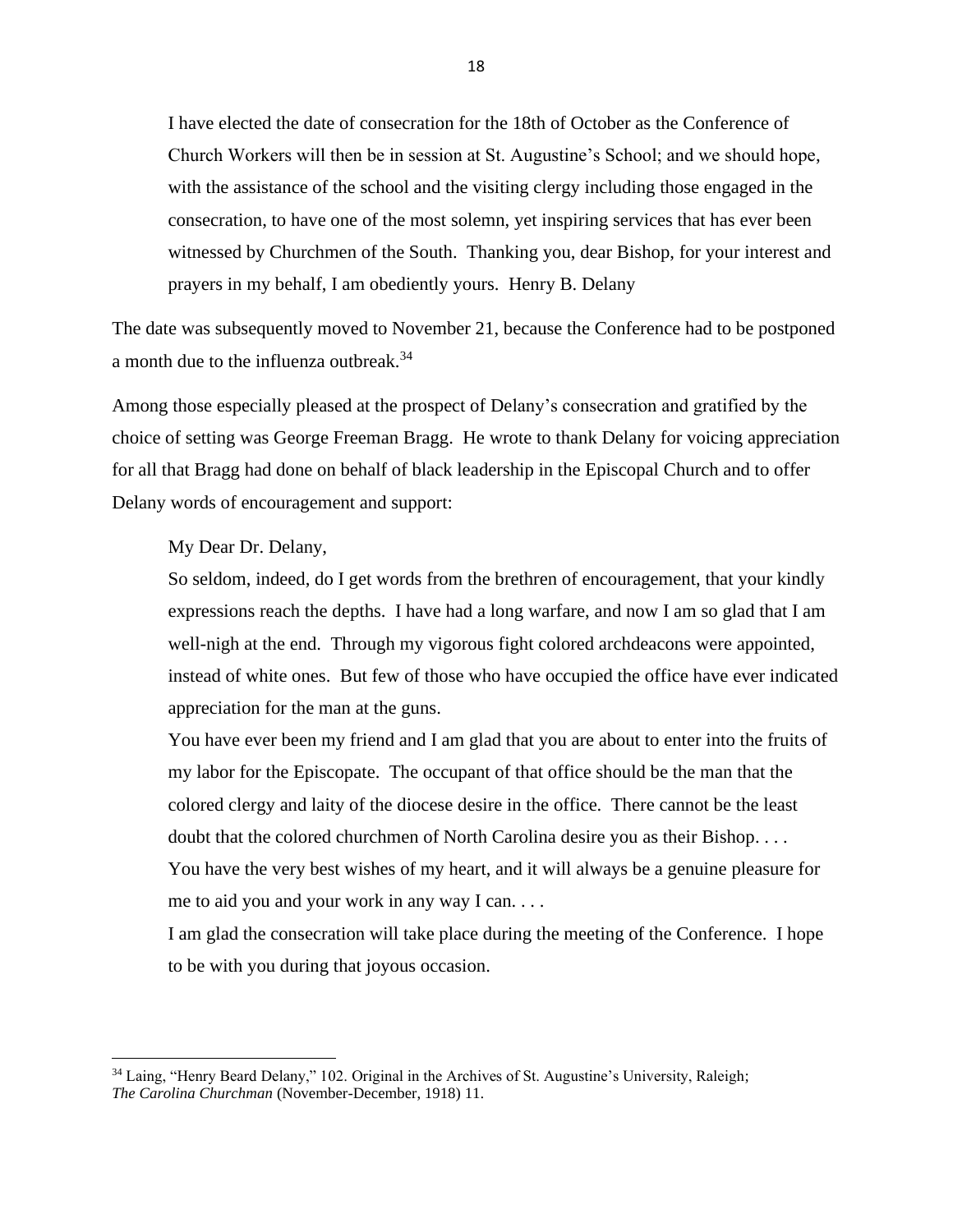## [Signed]  $g.f.bg<sup>35</sup>$

Bragg had worked tirelessly to secure black bishops for the benefit of black Episcopalians, and he saw in Delany's consecration the fruits of his own larger efforts, as well as a validation of Delany's ministry in the Diocese of North Carolina.

What is more, Delany's consecration took place just as the Thomas Cain Memorial Church in Warrenton was at last being readied. Delany made Warrenton his inaugural visitation outside Raleigh in order that he might conduct the first service of public worship in the nearly-completed Thomas Cain Memorial Chapel on the first Sunday of a new Church Year. The following notice appeared in the *Warren Record* for November 29, 1918:

## Thomas Cain Memorial Church Opens

First Sunday in Advent, December the first, at eleven o'clock a.m., All Saints Church will formally open for public worship. It is unfinished as yet, but from now on the congregation will worship regularly in the new church. We invite our friends of Warrenton to attend the opening service. The Right Rev. Henry Beard Delany, D.D., the suffragan Bishop of the Diocese of North Carolina, will be the special preacher. The Consecration of Bishop Delany a few days ago marks a great epoch in the life of the American Episcopate.<sup>36</sup>

Clearly the people of the All Saints' congregation were justly proud of the priest who had served them for over twenty years and who was now one of the first two black bishops serving in the United States.

The one aspect of Delany's consecration that was less than fitting, of course, was his being compelled to serve under the provisions for suffragan bishop, rather than missionary bishop. Delany had lobbied for the Missionary District Plan at two General Conventions; his diocese and his bishop had joined him in that effort, and all had expressed their disappointment when the plan was not adopted. That Delany was elected as suffragan bishop instead, was a result of the terms which General Convention set for authorizing black bishops, and not a reflection of how Delany, Bishop Cheshire, and the Diocese of North Carolina hoped it would be.

<sup>&</sup>lt;sup>35</sup>Laing, "Henry Beard Delany," 106. Original letter in the Archives of St. Augustine's University, Raleigh.

<sup>36</sup> *The Warren Record*, (November 29, 1918).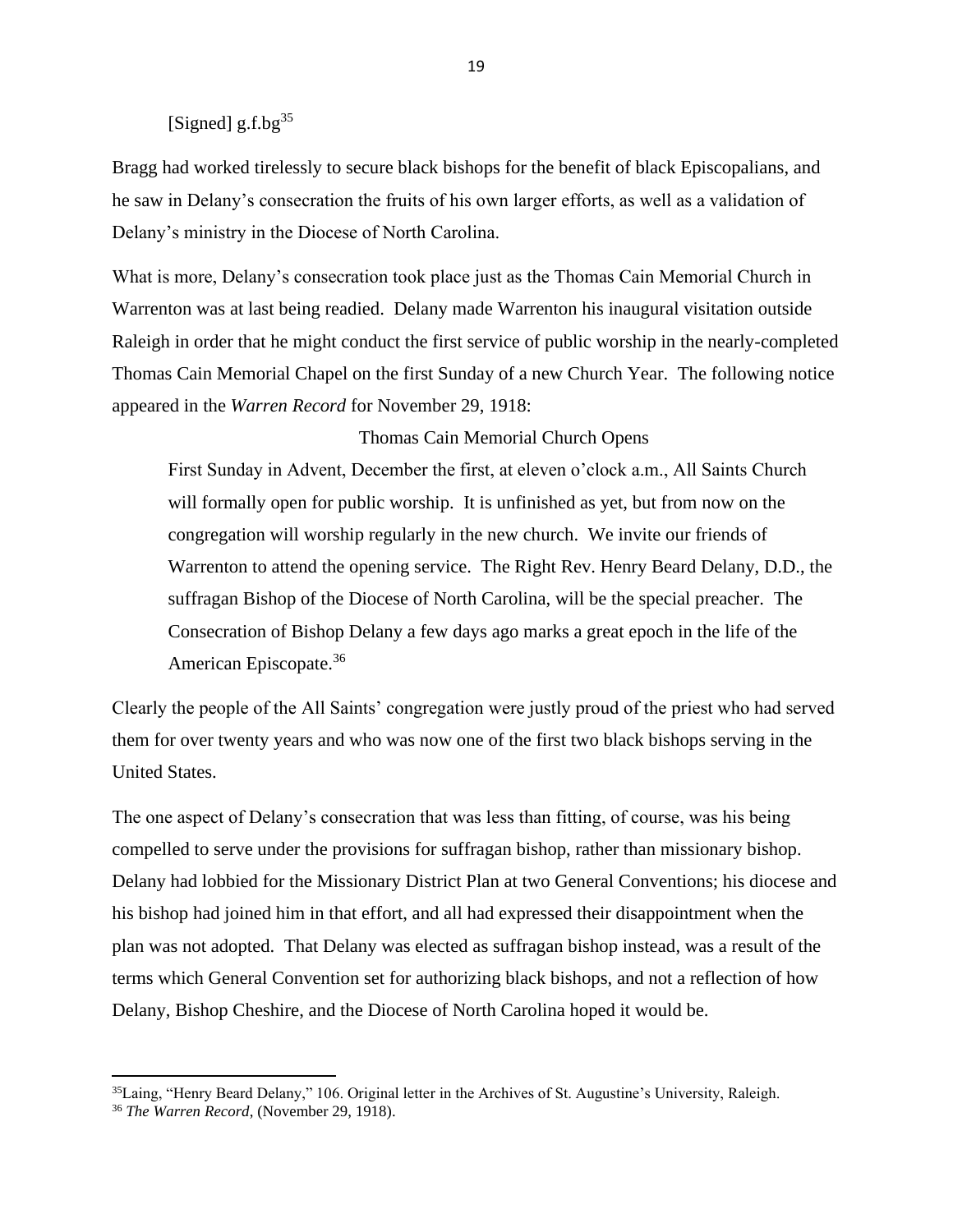The chief criticism leveled at the Suffragan Bishop Plan, by Bragg and others, was that it left the selection of black bishops to white southern dioceses and it left the oversight of black bishops to white southern bishops. Black Episcopalians would have no real say in the selection of their own bishops and the black bishops so chosen would have no genuine authority with regard to the conduct of their office.<sup>37</sup>

Mindful of these concerns, Bishop Cheshire did everything he could to retain the spirit of the Missionary District Plan while adhering to the requirements of the Suffragan Plan. Bragg took cognizance of how North Carolina was seeking to implement the Suffragan Plan, and he issued the following editorial commending Bishop Cheshire in the December, 1920 issue of *The Church Advocate*:

As much as it was possible, under the present canonical relations, the Bishop of North Carolina . . . has granted the request of the CCW, as related to North Carolina. Whatever may be the success or failure of our work in that diocese, the blame or praise cannot justly rest upon the Bishop of North Carolina.

We do not think that we overstate the matter when we assert that Bishop Delany, so far as the control and management of the work of the Colored people, in that diocese, is in full and complete control. If ever a man possessed a free and unhindered opportunity to interpret his own plans, and extend the kingdom according to his own resourcefulness, and experience, that man in Bishop Delany. Thus Negro Churchmen of North Carolina have now no ground for complaint. . . . . They have the leadership of their own selection, and of their race; and that leadership is unhampered. . . .

Our people everywhere should pray most earnestly for Bishop Delany and his clergy, that they may wisely interpret, and fulfill the expectations of the Church. At any rate, Bishop Cheshire has delivered his soul, and let us not be slow in recognizing the greatness of the opportunity he has given his black brethren. Bishop Delany, and his clergy, must not fail to vindicate the wisdom and magnanimity of the Bishop of North Carolina.<sup>38</sup>

Bragg recognized that Bishop Delany, albeit a suffragan, enjoyed the full respect and support not only of his fellow black clergy in North Carolina, but also of his diocesan bishop. His

<sup>37</sup> Shattuck, *Episcopalians & Race*, 24.

<sup>&</sup>lt;sup>38</sup> Laing, "Henry Beard Delany," 108. Original in the Archives of St. Augustine's University, Raleigh.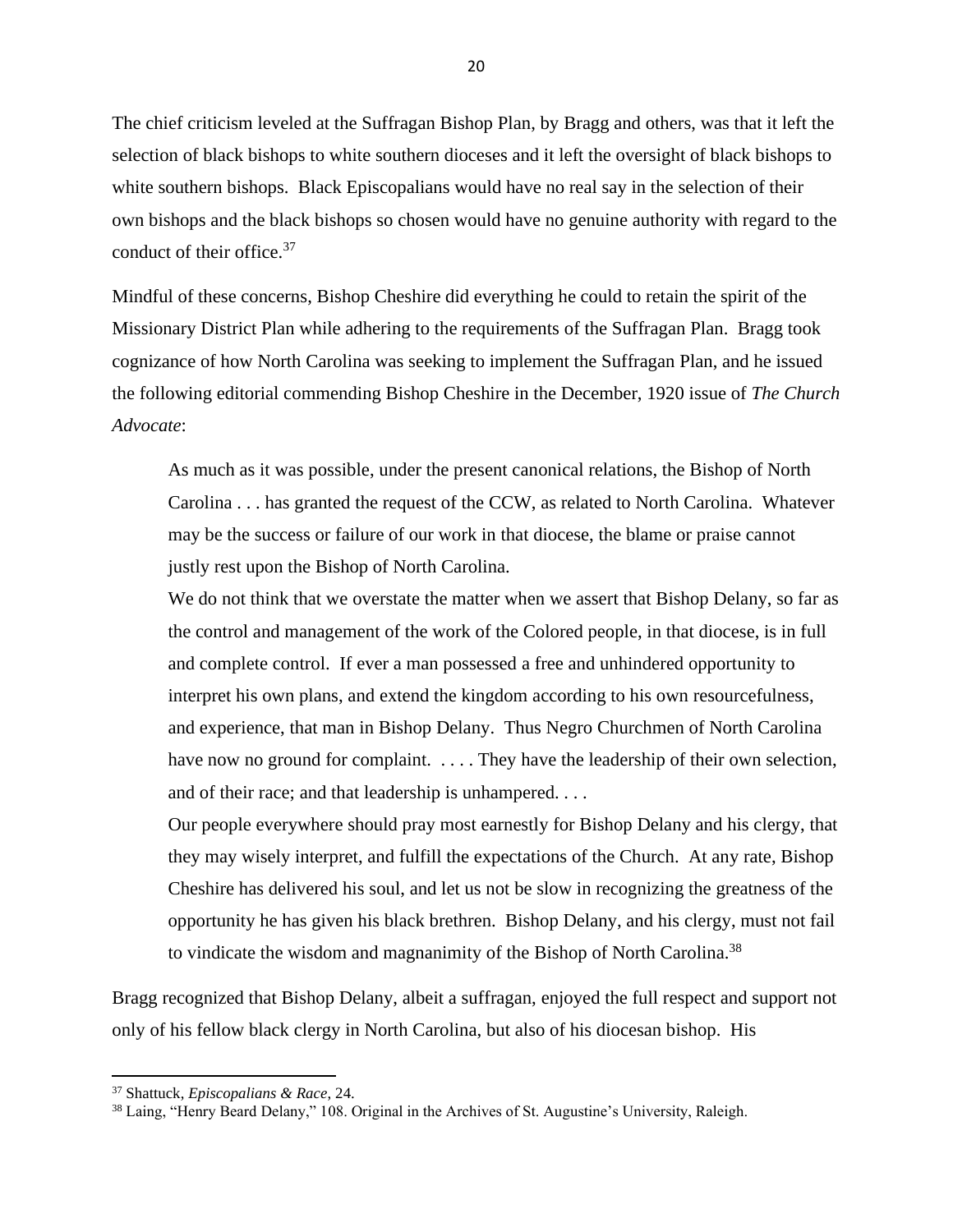reservations about the Suffragan Plan itself notwithstanding, Bragg was prepared to commend Delany to the prayers and support of all black Episcopalians.

What Bragg did not mention, however, was the full extent of Delany's responsibilities as bishop, which now reached beyond the diocese of North Carolina to include all the black Episcopal congregations of East Carolina and South Carolina. Under the terms of the agreement worked out among Bishop Cheshire, Bishop Darst of East Carolina, and Bishop Guerry of South Carolina, a portion of Delany's salary and expenses would be underwritten by the other dioceses in return for Delany devoting three months annually to work in South Carolina and two months annually to work in East Carolina. Within a few years, Delany was asked to incorporate the Missionary District of Asheville into his schedule of visitations as well.<sup>39</sup>

As bishop, Delany maintained his now-customary vigorous schedule of visitations and services, continuing to preach and conduct over 120 services annually. But now his schedule required much more travel, and it left much less time to spend here in the Diocese of North Carolina, where Delany continued to retain all his responsibilities as archdeacon. In 1922, Delany reported that for the past year, he actually spent only one-seventh of his time in his own diocese.<sup>40</sup> The kind of personal time and attention Delany had given to the building of the Thomas Cain Memorial in Warrenton, or to the founding of new missions, was no longer possible.

Being bishop made other demands upon Delany besides increased travel. Shortly after his consecration, Delany had to watch as his family was consigned to the balcony of Christ Church, Raleigh, and refused the opportunity to receive Communion. His daughters, Sadie and Bessie, commented on the incident in their book *Having Our Say*, and remarked:

When Papa became bishop in 1918, people were mighty impressed. His accomplishment was so extraordinary, I still wonder how he did it. He put up with a lot to get where he got. One time, not long after Papa was consecrated to the bishopric, he did a service at Christ Church in Raleigh. It was a white, segregated church. Our family attended, and do you know what happened? We had to sit in the balcony, which was built for slaves!

<sup>39</sup> Lawrence Foushee London, "The Diocese in the First Decades of the Twentieth Century, 1901-1922," in Lawrence Foushee London and Sarah McCulloh Lemmon, eds., *The Episcopal Church in North Carolina, 1701- 1959* (Raleigh, 1987) 327, 328; *NCDJ 105th* (1921) 125. <sup>40</sup> *NCDJ 106th* (1922) 163.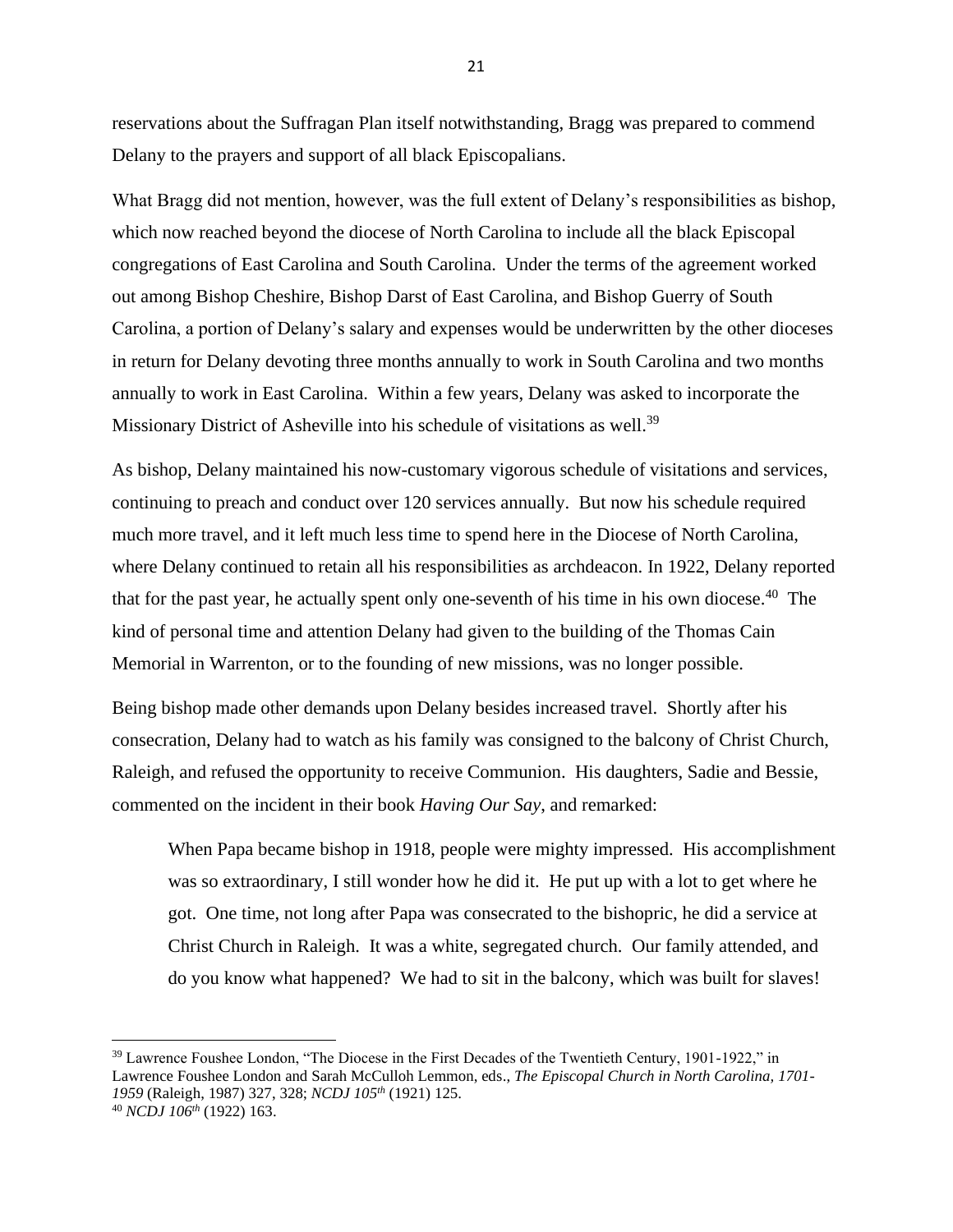And we were not given the privilege of Communion. Oooooh, that makes Bessie mad. At the time, she wanted to make a fuss, but she did not, because she did not want to embarrass Papa.

Somehow, Papa always endured this kind of degradation. He saw the hypocrisy, but he felt that gently, slowly, he was making true progress for himself and his people, and he was at peace with that. I learned a lot from my Papa about coping with institutionalized racism. The way to succeed was simple: You had to be better at what you did than any of your white competition. That was the main thing. But you couldn't be too smug about it, or white folks would feel threatened.<sup>41</sup>

Being a bishop did not mean Delany and his family experienced less racial prejudice than before; only that it now required even greater self-restraint to maintain the dignity of high office.

Delany faced other daunting challenges as well. One was the migration of African Americans from the South to the North in the years following the First World War. As Delany noted in 1922, "It is hard for statistics to reveal the truth of the position [that prospects remain encouraging for black ministry here in North Carolina], because of the almost constant migration of the most prosperous of my people: even in my own family, with the advantages and protection that is offered my children, I find that six out of the ten, are now in the North."<sup>42</sup>

Another was an acute shortage of funds. Black ministry in North Carolina, and indeed throughout the South, was always dependent upon the financial support of whites. When the Episcopal Church launched its Nation-Wide Campaign in 1919 to generate money for mission and ministry across the whole of the church, Delany rallied the black congregations of North Carolina to contribute generously, in the belief that this new initiative would result in additional funds for mission work. Under the banner "Our Colored Brethren Leading the Way," the February 1920 edition of *The Carolina Churchman* reported that black congregations "are paying up, and even overpaying, in the Nation-Wide Campaign, in a fashion that the white churches might envy. . . . And it should be stated that they accepted their apportionments without

<sup>41</sup> Sarah and A. Elizabeth Delany, *Having Our Say*, 116.

<sup>42</sup> *NCDJ 106th* (1922) 164.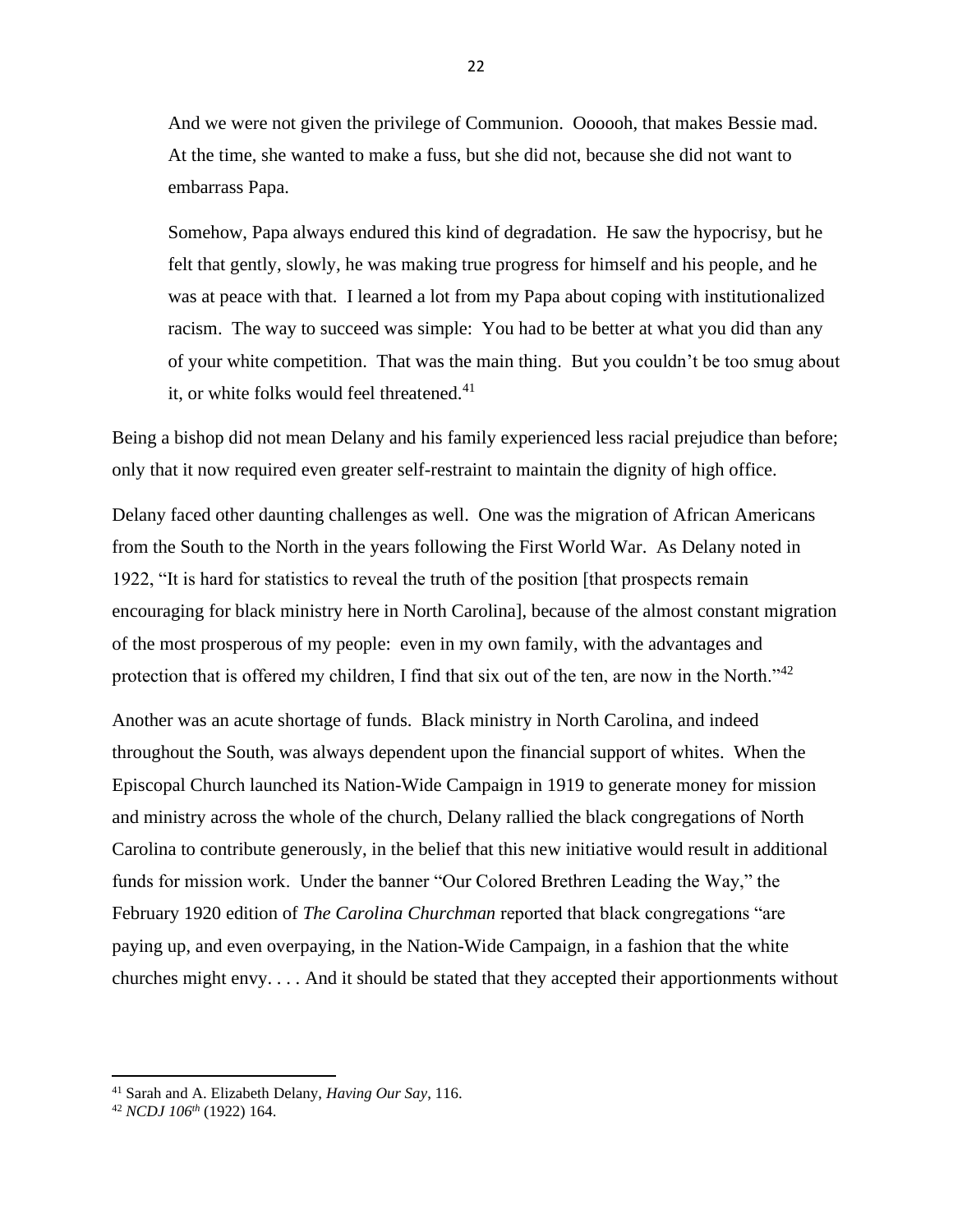a single objection, and set to work to do more than was expected of them." In the end, fifteen of the eighteen black congregations met or exceeded their quotas. $43$ 

Nevertheless, the overall shortfall in the 1921 Nation-Wide Campaign left Delany with only half the funds he requested for black ministry throughout the diocese. Delany told the readers of *The Carolina Churchman*, "Our hopes for the development of our colored work were centered in the results of the Nation-wide Campaign." Then he added: "The plan of the Campaign as executed in this Diocese is not generally understood, and rather than proving helpful to the colored convocation it has deprived it, to an extent, of the help, if not the sympathy, that has been formerly given by the stronger portion of the Diocese." Delany had requested a budget of \$18,200 for diocesan black ministry; he received only \$10,000. Thus, he could only pay his priests in this diocese about \$650 annually, whereas black clergy in East Carolina received \$1,200 and in South Carolina \$1,000.

The inability to offer a living wage resulted in Delany losing two priests, James K. Satterwhite and John Small, to other dioceses.<sup>44</sup> Although Delany generally managed to fill the clergy openings in his diocese, he no longer enjoyed the same kind of collegial working relationships that he had cultivated in earlier years. Then, in 1927, the National Council of the Episcopal Church reduced its support for black ministry in North Carolina from \$12,000 to \$9,500, necessitating the closing of all the black parochial schools in the diocese at the end of the spring term. Delany regarded these schools as the chief vehicle for church extension, and lamented their loss.<sup>45</sup>

Delany always tried to put the best possible construction on his ministry, and in his annual reports to diocesan convention, he invariably found reasons for gratitude and grounds for hope. In 1927, he paid special attention to the work of the Women's Auxiliary. But that would be his final report to Convention; he died the following spring, on April 14, 1928.

In truth, Delany did not enjoy good health for much of his time as bishop. As early as 1925, Bishop Cheshire acknowledged to Bishop Darst of East Carolina that Delany's health condition

<sup>43</sup> *The Carolina Churchman*, (February, 1920) 6; London, "The First Decades of the Twentieth Century," 339.

<sup>44</sup> H.B. Delany, "The Colored Convocation; Its Hopes; Its Perplexities," *The Carolina Churchman*, (May, 1921) 15. <sup>45</sup> *NCDJ 111<sup>th</sup>* (1927) 114,115. Although Delany reported that all the mission schools were ordered closed, the

school in Louisburg remained open; it finally closed in 1949, at the death of headmaster George Pollard.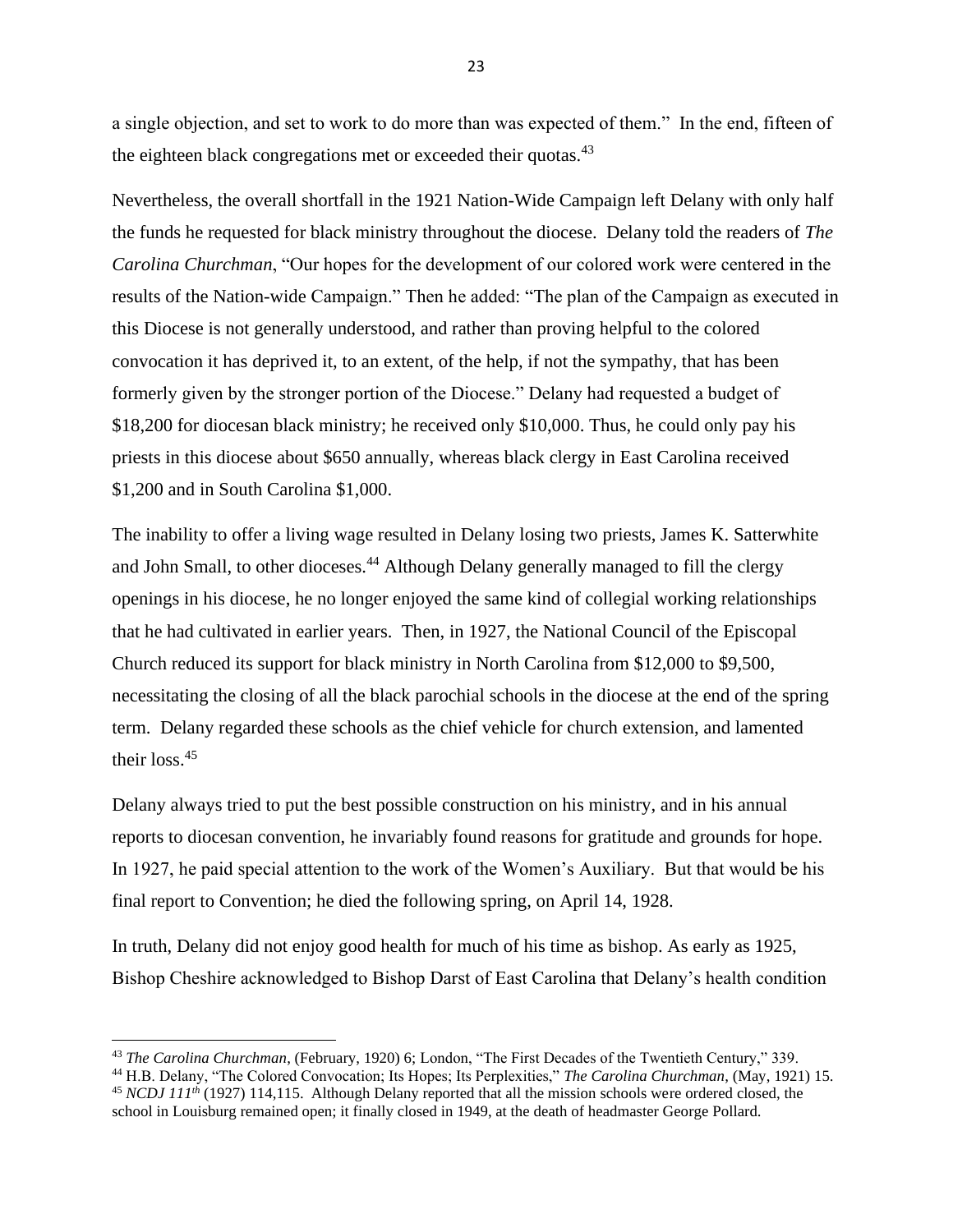would likely interfere with his ability to carry out his responsibilities in neighboring dioceses. In June of 1927, Delany confessed to his youngest son, Hubert, that he was now nearly blind.<sup>46</sup>

Yet even as Bishop Delany lay on his deathbed, his ministry continued. In her autobiography, Pauli Murray recounted returning home to Durham from New York and being taken by her Aunt Pauline Fitzgerald Dame to visit Bishop Delany in Raleigh before he died. She wrote:

[The Bishop] was confined to bed and very weak, but he seemed overjoyed to see us, and before we left we had prayers with him. During his prayers he blessed me, and later he said to me, "You are a child of destiny." Those words were to have a lasting impact on my life. As long as she lived, Aunt Pauline reminded me that I had been blessed by a bishop on his deathbed. The solemnity of this act and the prophetic quality of Bishop Delany's words would follow me through the years.<sup>47</sup>

This incident underscores the centrality to Delany's life and work of the deep relationships which he forged as pastor and friend. Pauline Fitzgerald Dame and Henry Beard Delany had known each other since they both were students at St. Augustine's in 1881. At his urging, she had gone to teach in the All Saints' Mission School in Warrenton in the mid-1890s, when he was priest-incharge. As Archdeacon, he had reciprocated by seeing to the founding of St. Titus' in Durham in 1909. Now he gave his episcopal blessing to her niece and namesake, the woman who would one day become the first female African American priest in the Episcopal Church.

By 1928, the General Convention was once again in the process of evaluating how best to provide for Episcopal ministrations to black congregations. Bishop Cheshire, therefore, suggested to diocesan convention that North Carolina postpone any action with respect to finding a successor to Bishop Delany. That postponement became permanent, and Bishop Delany became both the first and the last black suffragan bishop in the Diocese of North Carolina.

Because the Suffragan Bishop Plan was not continued, historians have tended to regard it a failed experiment, and they have traced its demise to the lack of support for the plan, and the two

<sup>46</sup> George H. Esser, "Rapid Growth and Financial Crisis, 1923-1941," in London and Lemmon, *The Episcopal Church in North Carolina*, 365, 366; Laing, "Henry Beard Delany," 116. Original correspondence in the Archives of St. Augustine's University, Raleigh.

<sup>47</sup> Pauli Murray, *Song in a Weary Throat: An American Pilgrimage* (New York, 1987) 70.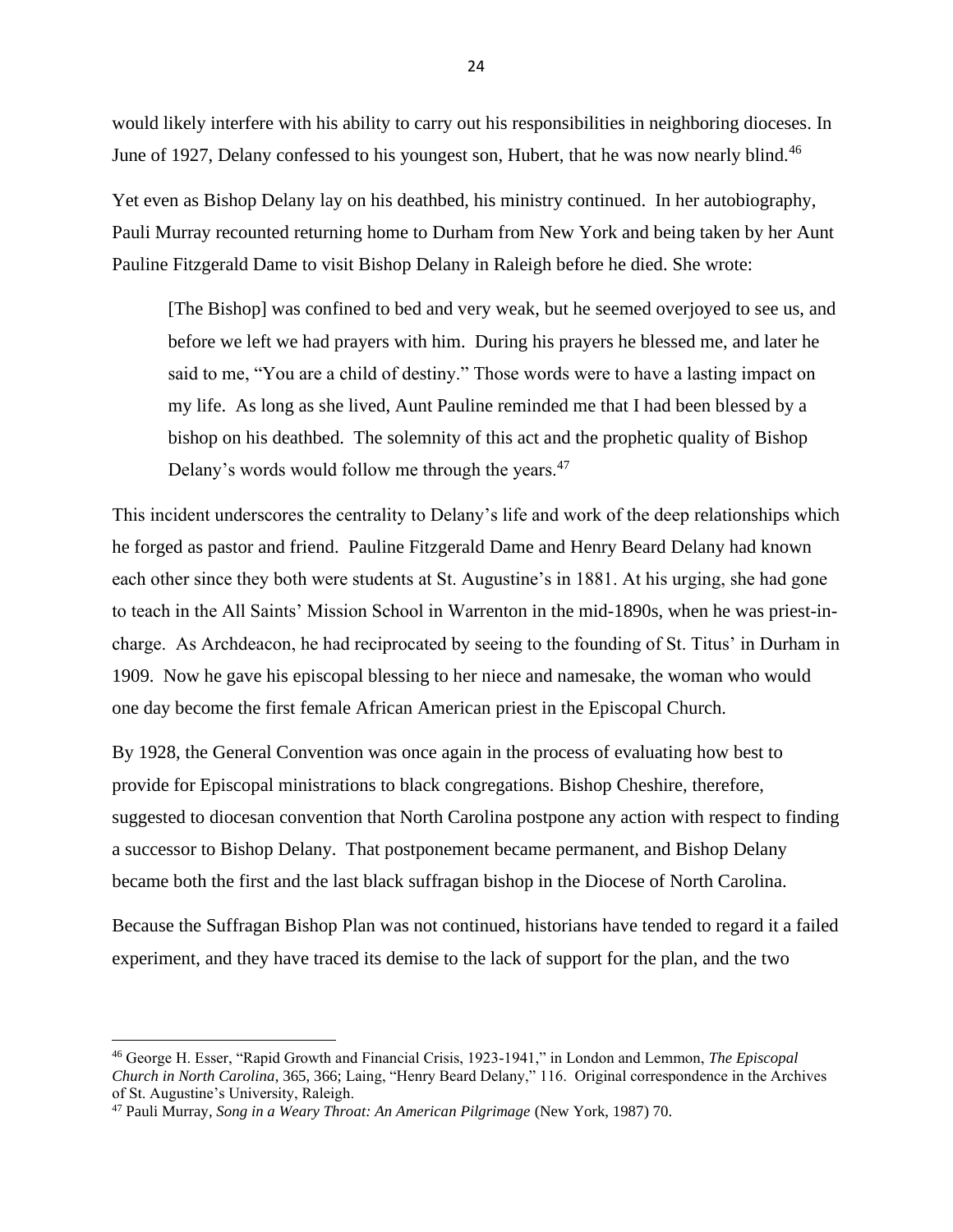bishops involved, on the part of black clergy and the CCW.<sup>48</sup> There can be no doubt that black clergy would have greatly preferred the Missionary District Plan. And some black leaders, such as W.E.B. DuBois, would have preferred for Delany to be more confrontational.<sup>49</sup>

But there is scant evidence that Delany himself suffered from a broad lack of black clergy support. He was a past-president of the CCW; he was a known advocate for the Missionary District Plan, and he worked closely with George Freeman Bragg throughout the 1910s.<sup>50</sup> Rather, a review of Delany's life and ministry suggests that he engendered considerable affection and respect from those who knew him well, both black and white. If his tenure as bishop was not marked with the same level of achievement as his time as priest and archdeacon, the reasons can be found in the harsh realities of the "separate but unequal" Jim Crow Era which forced him to contend with a chronic disparity between great responsibilities and meager resources, coupled with the fact that he was made bishop at age sixty and did not enjoy good health for the last decade of his life.

So, as we consider the portrait of Bishop Henry Beard Delany, here are aspects worth noting:

First, to admire the range of his knowledge and competence. Delany could teach music and he could supervise masonry projects; he could preach in school chapels and in prisons.

Second, to survey the breadth of the responsibilities he willingly assumed. He cared for black congregations that were geographically dispersed and chronically under-resourced, while simultaneously being a teacher, chaplain, and school administrator. He worked tirelessly.

Third, to behold what a friend and pastor he was; how he cultivated relationships of longstanding, and how he engendered loyalty and trust; how he was able to attract people to himself

<sup>48</sup> Shattuck, *Episcopalians & Race*, 25; Lewis, *Yet With a Steady Beat*, 79. Note that both Shattuck and Lewis maintain these attitudes apply to both of the black suffragan bishops consecrated in 1918, Delany and Demby. <sup>49</sup> Sarah and A. Elizabeth Delany, *Having Our Say,* 140, 141. Bessie Delany quotes her father, Bishop Delany, as saying about DuBois: "We need leaders like him, he is good for our people. But we can't all be like him." She then relates that DuBois thought her father was not aggressive enough. Bessie Delany does not say whether this was a public disagreement; she does say DuBois' criticisms of her father were unfair. Evidently DuBois remained a family friend.

<sup>&</sup>lt;sup>50</sup> This was in sharp contrast to Bishop Demby, who was chosen by an all-white Arkansas convention, and who had little involvement with the CCW. Bragg's efforts to block Demby's consecration, as well as resistance to Demby's election by black congregations in the Southwest, are detailed in Michael J. Beary, *Black Bishop: Edward T. Demby and the Struggle for Racial Equality in the Episcopal Church* (Urbana, 2001) 110-115.